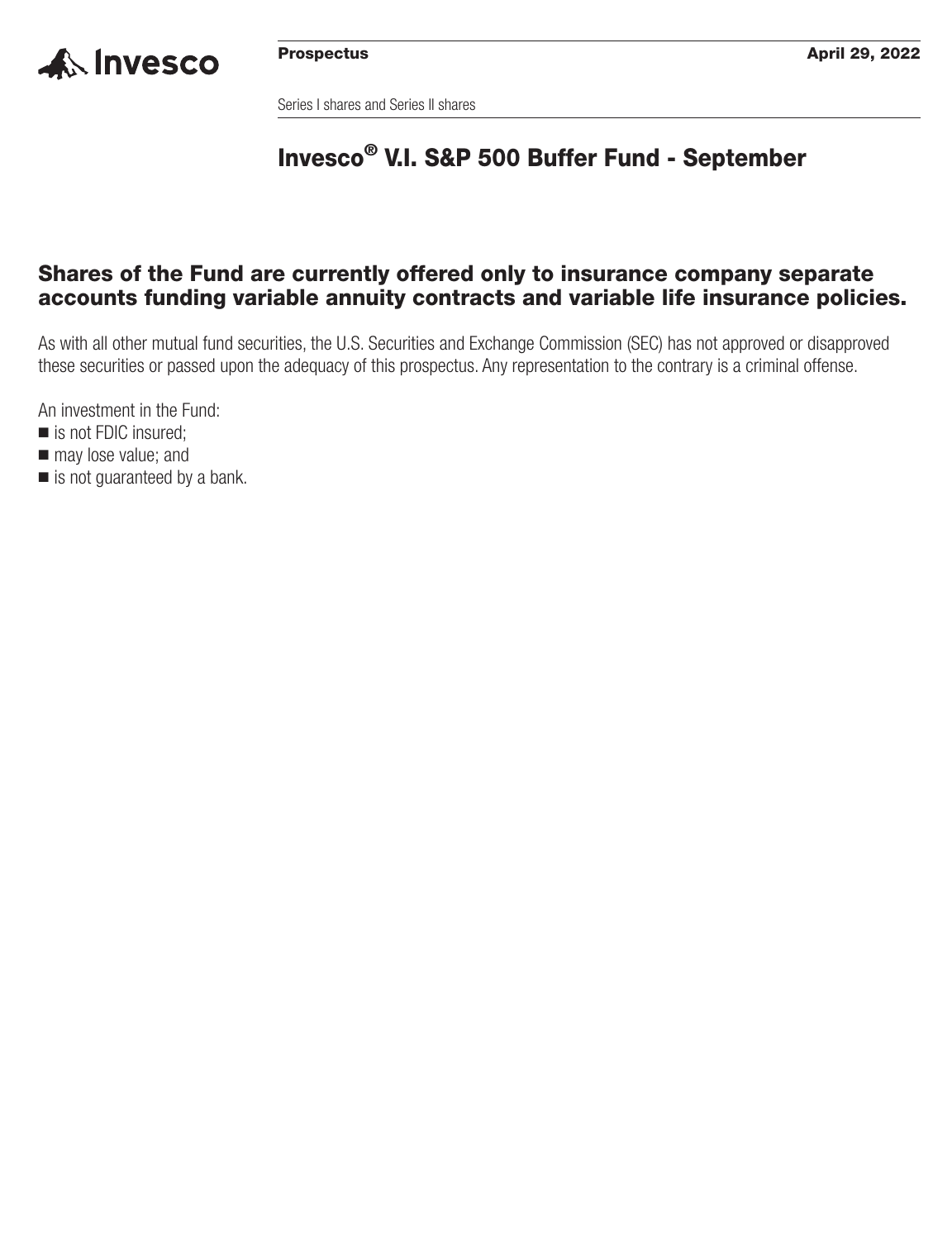### **The Fund has characteristics unlike traditional investment products and is not suitable for all investors. Carefully read this prospectus before determining whether the Fund may be a suitable investment.**

- The Fund seeks, over a specified annual outcome period (an "Outcome Period"), to provide investors with returns that match those of the S&P 500® Index (the "Underlying Index") up to an upside cap, while providing a buffer against the first 10% (prior to taking into account any fees and expenses of the Fund) of Underlying Index losses. There is no guarantee that the Fund will successfully achieve its investment objective.
- As of the date of this prospectus, the Defined Outcomes sought by the Fund are based upon the performance of the Underlying Index over the Outcome Period of October 1, 2022 through September 30, 2023. Following this initial Outcome Period, each subsequent Outcome Period will be a one-year period from October 1 to September 30. The Fund is not intended to terminate after the end of any Outcome Period. After the end of each Outcome Period, another will begin.
- **Buffer**: For each Outcome Period, the Fund seeks to provide a buffer against the first 10% of Underlying Index losses over that Outcome Period (expressed as a percentage of the value of the Underlying Index determined at the start of the relevant Outcome Period), prior to taking account any fees and expenses of the Fund (the "Buffer"), which before Fund fees and expenses is 10% for Series I shares and 10% for Series II shares and after fees and expenses is 9.3% for Series I shares and 9.05% for Series II shares. The Fund, and therefore investors, will bear all Underlying Index losses over an Outcome Period exceeding 10%. There is no guarantee the Fund will successfully buffer against Underlying Index losses. The Buffer is designed to have its full effect only for investors who hold Fund shares for an entire Outcome Period.
- Cap: For each Outcome Period, Fund performance is subject to an upside return cap that represents the maximum percentage return (expressed as a percentage of the value of the Underlying Index determined at the start of the relevant Outcome Period), prior to taking into account any fees and expenses of the Fund (the "Cap"). The Fund's current Cap is set at 13.30%, which before Fund fees and expenses is 13.30% for Series I shares and 13.30% for Series II shares and after fees and expenses is 12.51% for Series I shares and 12.22% for Series II shares. A new Cap level for each successive Outcome Period will be determined at the end of the trading day immediately preceding the first day of each new Outcome Period, based on market conditions and other factors. The market conditions and other factors that influence the Cap can include market volatility, risk free rates, and time to expiration. If the Underlying Index experiences returns over an Outcome Period in excess of the Cap, the Fund, and therefore investors, will not experience those excess gains.
- There is no guarantee that the Defined Outcomes for any Outcome Period will be realized. A shareholder may lose their entire investment.
- **The Fund's Defined Outcomes may only be realized by holding shares on the first day of the Outcome Period and continuing to hold shares through to the last day of the Outcome Period. Accordingly, purchasing shares after the beginning of the Outcome Period may provide little or no ability to realize investment returns if the Fund's net asset value has increased in value to a level near or above the Cap. In addition, if shares are purchased after the beginning of or redeemed before the end of the Outcome Period, there may be no effect of the Buffer and the result may be a loss of investment. If shares are purchased after the commencement of the Outcome Period or redeemed before the end of the Outcome Period, investment returns may vary significantly.**
- Even if shares are held for the entire Outcome Period, the Fund may not successfully achieve the Defined Outcomes, and there is no guarantee that the Buffer will limit Fund losses as intended or that participation up to the Cap will be achieved. The Buffer is not guaranteed and may not be achieved.
- Outcomes are Before Fees and Expenses: The Buffer and the Cap are calculated and expressed before giving effect to Fund fees and expenses. Thus, the maximum Fund performance over an Outcome Period is expected to be lower than the Cap by the amount of such fees and expenses, and Fund performance over an Outcome Period will be exposed to losses beyond the Buffer in the amount of such fees and expenses. The Fund's prospectus includes further detail on Fund fees and expenses.
- A new Cap level for each successive Outcome Period will be determined at the end of the trading day immediately preceding the first day of each new Outcome Period. Each Outcome Period will have a new Cap which may be higher or lower than the current Cap. The Buffer for each Outcome Period will be 10%.
- The Fund's website, [invesco.com/00901C871,](http://invesco.com/00901C871) provides important Fund information on a daily basis, including information about the Cap and Buffer, current Outcome Period start and end dates, and information relating to the remaining potential outcomes of an investment in the Fund. Investors considering purchasing shares should visit the website for the latest information.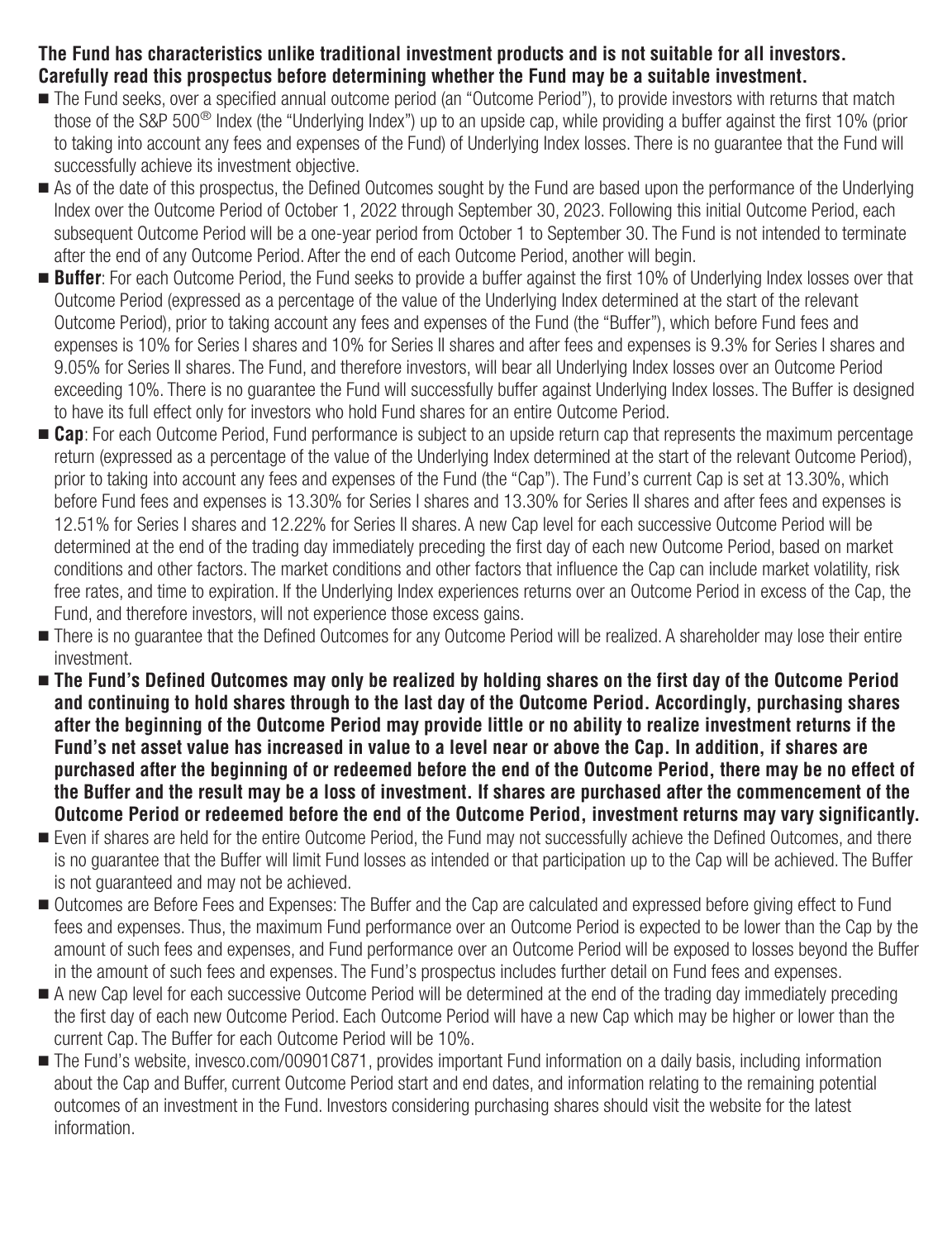## **Table of Contents**

| <b>Fund Summary</b>                                                                                                                                                                                                                                            |                                                    |
|----------------------------------------------------------------------------------------------------------------------------------------------------------------------------------------------------------------------------------------------------------------|----------------------------------------------------|
| <b>Investment Objective(s), Strategies,</b><br><b>Risks and Portfolio Holdings</b>                                                                                                                                                                             | 5                                                  |
| <b>Fund Management</b><br>The Adviser(s)<br><b>Adviser Compensation</b><br>Portfolio Managers                                                                                                                                                                  | 9<br>9<br>10<br>10                                 |
| <b>Other Information</b><br>Purchase and Redemption of Shares<br>Excessive Short-Term Trading Activity Disclosure<br>Pricing of Shares<br>Taxes<br>Dividends and Distributions<br><b>Share Classes</b><br>Distribution Plan<br>Payments to Insurance Companies | 10<br>10<br>10<br>11<br>12<br>12<br>12<br>12<br>12 |
| <b>Disclaimers</b>                                                                                                                                                                                                                                             | 13                                                 |
| <b>Financial Highlights</b>                                                                                                                                                                                                                                    | 14                                                 |
| <b>Obtaining Additional Information</b>                                                                                                                                                                                                                        | <b>Back Cover</b>                                  |

Shares of the Fund are used as investment vehicles for variable annuity contracts and variable life insurance policies (variable products) issued by certain insurance companies, and funds of funds. You cannot purchase shares of the Fund directly. As an owner of a variable product (variable product owner) that offers the Fund as an investment option,

however, you may allocate your variable product values to a separate account of the insurance company that invests in shares of the Fund.

Your variable product is offered through its own prospectus, which contains information about your variable product, including how to purchase the variable product and how to allocate variable product values to the Fund.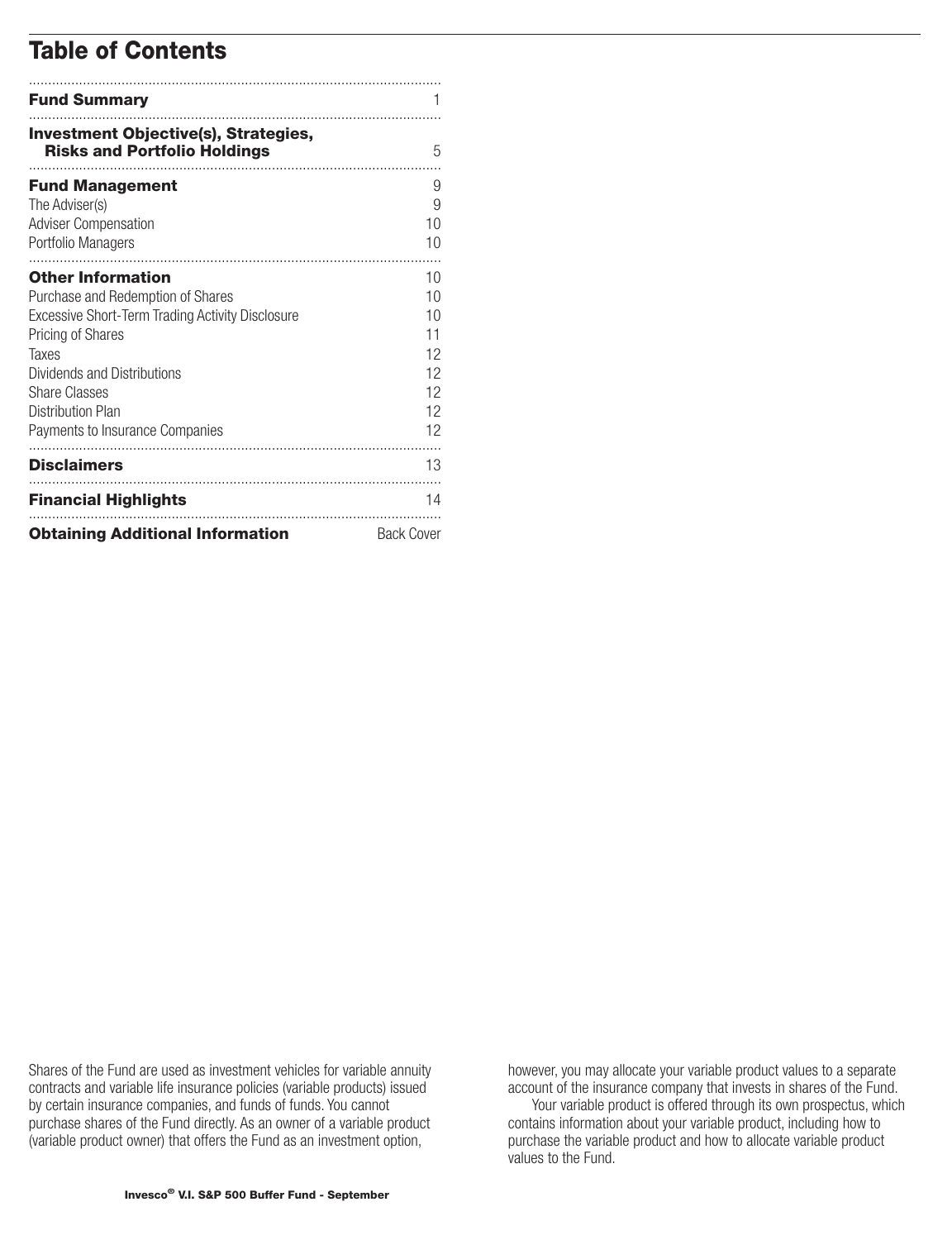## <span id="page-3-0"></span>**Fund Summary**

### **Investment Objective(s)**

The Fund seeks, over a specified annual outcome period, to provide investors with returns that match those of the S&P 500® Index (the "Underlying Index") up to an upside cap, while providing a buffer against the first 10% (prior to taking into account any fees and expenses of the Fund) of Underlying Index losses.

### **Fees and Expenses of the Fund**

This table describes the fees and expenses that are incurred, directly or indirectly, when a variable product owner buys, holds, or redeems interest in an insurance company separate account that invests in the Series I shares or Series II shares of the Fund but does not represent the effect of any fees or other expenses assessed in connection with your variable product, and if it did, expenses would be higher.

**Shareholder Fees** (fees paid directly from your investment)

|                                                                                                                                   |             | Series I shares Series II shares |
|-----------------------------------------------------------------------------------------------------------------------------------|-------------|----------------------------------|
| Maximum Sales Charge (Load) Imposed on Purchases<br>(as a percentage of offering price)                                           | <b>None</b> | <b>None</b>                      |
| Maximum Deferred Sales Charge (Load) (as a<br>percentage of original purchase price or redemption<br>proceeds, whichever is less) | <b>None</b> | None                             |

**Annual Fund Operating Expenses** (expenses that you pay each year as a percentage of the value of your investment)

|                                                                                       |             | Series I shares Series II shares |
|---------------------------------------------------------------------------------------|-------------|----------------------------------|
| <b>Management Fees</b>                                                                | 0.42%       | 0.42%                            |
| Distribution and/or Service (12b-1) Fees                                              | <b>None</b> | 0.25                             |
| Other Expenses <sup>1</sup>                                                           | 0.44        | በ 44                             |
| <b>Total Annual Fund Operating Expenses</b>                                           | 0.86        | 1 1 1                            |
| Fee Waiver and/or Expense Reimbursement <sup>2</sup>                                  | በ 16        | 0.16                             |
| Total Annual Fund Operating Expenses After Fee Waiver<br>and/or Expense Reimbursement | 0.70        | በ 95                             |

1 "Other Expenses" are based on estimated amounts for the current fiscal year.

2 Invesco Advisers, Inc. ("Invesco" or the "Adviser") has contractually agreed to waive advisory fees and/or reimburse expenses to the extent necessary to limit Total Annual Fund Operating Expenses After Fee Waiver and/or Expense Reimbursement (excluding certain items discussed below) of Series I and Series II shares to 0.70% and 0.95%, respectively, of the Fund's average daily net assets (the "expense limits"). In determining the Adviser's obligation to waive advisory fees and/or reimburse expenses, the following expenses are not taken into account, and could cause the Total Annual Fund Operating Expenses After Fee Waiver and/or Expense Reimbursement to exceed the numbers reflected above: (i) interest; (ii) taxes; (iii) dividend expense on short sales; (iv) extraordinary or non-routine items, including litigation expenses; and (v) expenses that the Fund has incurred but did not actually pay because of an expense offset arrangement. Unless Invesco continues the fee waiver agreement, it will terminate on April 30, 2023. During its term, the fee waiver agreement cannot be terminated or amended to increase the expense limits without approval of the Board of Trustees.

**Example.** This Example is intended to help you compare the cost of investing in the Fund with the cost of investing in other mutual funds.

This Example does not represent the effect of any fees or expenses assessed in connection with your variable product, and if it did, expenses would be higher.

The Example assumes that you invest \$10,000 in the Fund for the time periods indicated and then redeem all of your shares at the end of those periods. The Example also assumes that your investment has a 5% return each year and that the Fund's operating expenses remain equal to the Total Annual Fund Operating Expenses After Fee Waiver and/or Expense Reimbursement in the first year and the Total Annual Fund Operating Expenses thereafter.

Although your actual costs may be higher or lower, based on these assumptions, your costs would be:

|                  | 1 Year          | <b>3 Years</b> |
|------------------|-----------------|----------------|
| Series I shares  | 87 <sup>∩</sup> | \$258          |
| Series II shares | \$97            | \$337          |

**Portfolio Turnover**. The Fund pays transaction costs, such as commissions, when it buys and sells securities (or "turns over" its portfolio). A higher portfolio turnover rate may indicate higher transaction costs and may result in higher taxes when Fund shares are held in a taxable account. These costs, which are not reflected in annual fund operating expenses or in the Example, affect the Fund's performance. During the period September 30, 2021 (commencement of operations) to December 31, 2021, the Fund's portfolio turnover rate was 0% of the average value of its portfolio.

### **Principal Investment Strategies of the Fund**

The Fund invests, under normal circumstances, at least 80% its net assets (plus any borrowings for investment purposes) in options that reference the Underlying Index or options that reference the SPDR® S&P 500® ETF Trust, which is an exchange-traded unit investment trust that seeks to track the S&P 500 Index (the "Underlying Fund"). References throughout this Prospectus to options that reference the "Underlying Index" mean either the Underlying Index or the Underlying Fund unless otherwise indicated. The Underlying Index is a well-known stock market index that includes common stocks of 500 companies representing the large-capitalization segment of the U.S equity market. The options used by the Fund will include conventional, exchange-traded (listed) put and call options on the Underlying Index and Flexible Exchange Options ("Flex Options"), which are customizable options contracts. An option is a contract that gives the purchaser of the option, in return for the premium paid, the right, but not the obligation, to buy from (in the case of a call option) or sell to (in the case of a put option) the writer of the option at the exercise price during the term of the option (for American style options) or on a specified date (for European style options), the security, currency or other instrument underlying the option (or to receive payment of a cash settlement amount, in the case of cash-settled options, such as index options). Both the conventional, listed put and call options and the Flex Options on the Underlying Index purchased and sold by the Fund are cleared by the Options Clearing Corporation ("OCC"), a market clearinghouse, through a clearing member selected by the Fund. Flex Options allow the Fund to specify key contract terms, including exercise prices and expiration dates, that are not available for contracts traded in the conventional, listed options market. Flex Options purchased and sold by the Fund are set to expire on the last day of the Outcome Period, at which time the Fund will invest in a new set of Flex Options for the next Outcome Period.

The Underlying Index is a price return index, which captures only the capital appreciation or depreciation component of the issuers included in the Underlying Index and not any associated dividend payments paid by those issuers. The Fund, and therefore investors in the Fund, will not receive the benefit of such dividends.

The Fund employs a "Defined Outcome" strategy, which seeks to replicate the performance of the Underlying Index over a designated period of one year (the "Outcome Period") up to a predetermined cap (the "Cap"), while providing a buffer against the first 10% of Underlying Index losses over the Outcome Period (the "Buffer"). Following the conclusion of the initial Outcome Period, each subsequent Outcome Period will be a one-year period that begins on the trading day that immediately follows the day that the preceding Outcome Period concluded. A new Cap level will be determined at the end of the trading day immediately preceding the first day of each new Outcome Period and will change depending on market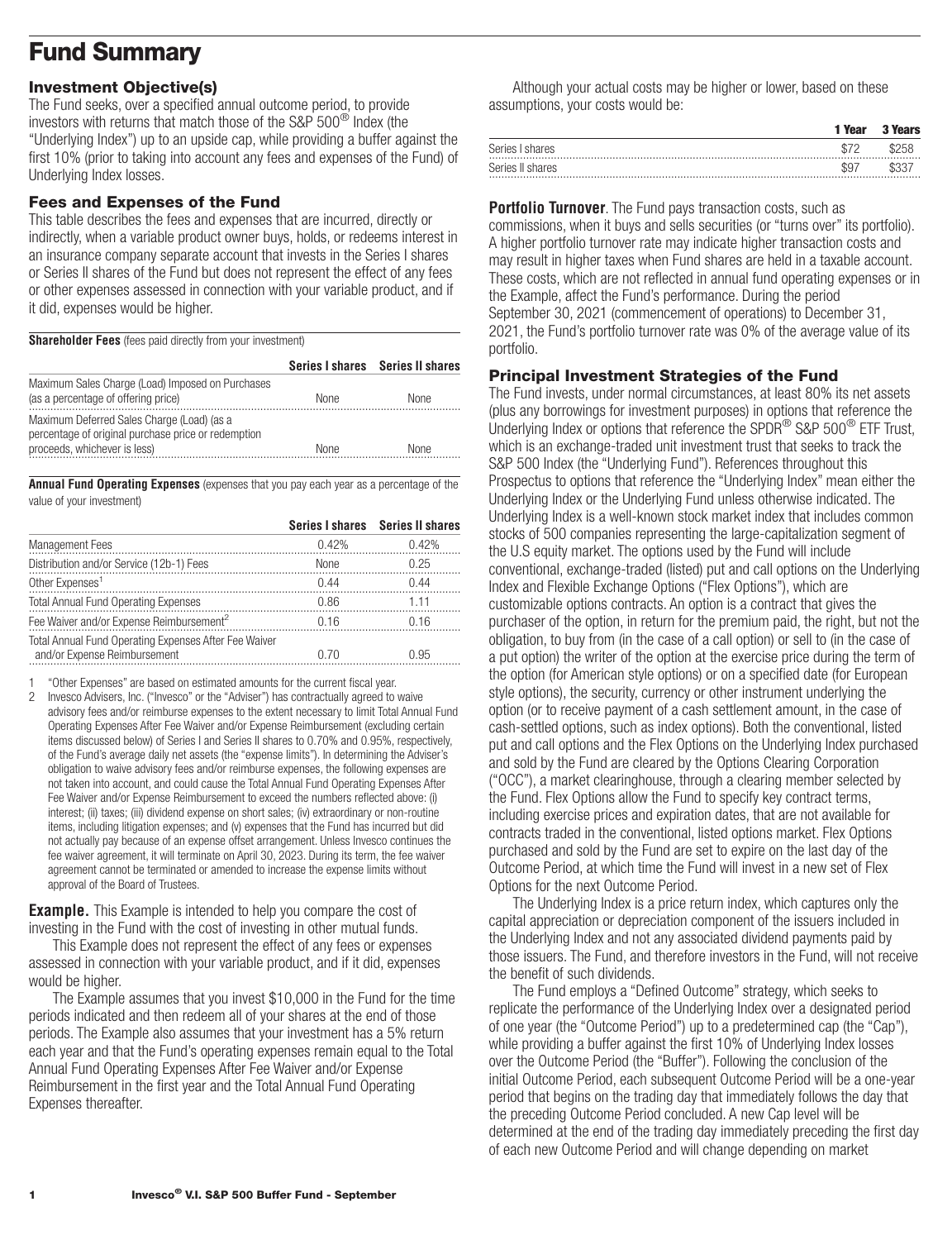conditions. The Buffer for each Outcome Period will be 10%. The Fund's Cap represents the maximum percentage return, expressed as a percentage of the value of the Underlying Index determined at the start of the relevant Outcome Period (the "Underlying Index Start Value"), that can be achieved from an investment in the Fund over an Outcome Period, prior to taking into account any fees and expenses of the Fund. The Fund's Buffer represents the amount of losses, expressed as a percentage of the Underlying Index Start Value, that the Fund will buffer against if the Underlying Index experiences losses over an Outcome Period, prior to taking into account any fees and expenses of the Fund. Underlying Index losses over an Outcome Period that exceed the Buffer will be borne by shareholders. **As a result, you should expect that, if the S&P 500 Index experiences losses of more than 10% over the relevant Outcome Period, you will bear all such losses on a one-to-one basis.**

**The Fund has characteristics unlike many other traditional investment products and is not appropriate for all investors. In particular, investment in the Fund may not be appropriate for investors who do not intend to maintain their investment through the entire Outcome Period. There is no guarantee that the Fund will be able to achieve the stated Defined Outcomes.**

As of the date of this prospectus, the Defined Outcomes sought by the Fund are based upon the performance of the Underlying Index over the Outcome Period of October 1, 2022 through September 30, 2023. The Fund's current Cap is set at 13.30%. Following this Outcome Period, each subsequent Outcome Period will be a twelve-month period from October 1 to September 30. The Fund is not intended to terminate after the end of any Outcome Period. After the end of each Outcome Period, another will begin. A new Cap level for each successive Outcome Period will be determined at the end of the trading day immediately preceding the first day of each new Outcome Period. Although the Buffer for each Outcome Period will be 10% (prior to taking into account any Fund fees and expenses), the Cap level may rise or fall from one Outcome Period to the next. The Outcome Period start date and end date, the Underlying Index Start Value and the Cap for subsequent Outcome Periods will be disclosed in a supplement to the Fund's summary prospectus and prospectus on the Fund's website.

- **Buffer**: For each Outcome Period, the Fund seeks to provide a buffer against the first 10% of Underlying Index losses over that Outcome Period (expressed as a percentage of the relevant Underlying Index Start Value), prior to taking account any fees and expenses of the Fund, which after Fund fees and expenses is 9.3% for Series I shares and 9.05% for Series II shares. The Fund, and therefore investors, will bear all Underlying Index losses over an Outcome Period exceeding 10%. There is no guarantee the Fund will successfully buffer against Underlying Index losses. The Buffer is designed to have its full effect only for investors who hold Fund shares for an entire Outcome Period.
- **Cap**: For each Outcome Period, Fund performance is subject to an upside return cap that represents the maximum percentage return (expressed as a percentage of the relevant Underlying Index Start Value), prior to taking into account any fees and expenses of the Fund. The Fund's current Cap is set at 13.30%,which after Fund expenses is 12.51% for Series I shares and 12.22% for Series II shares. A new Cap level for each successive Outcome Period will be determined at the end of the trading day immediately preceding the first day of each new Outcome Period, based on market conditions and other factors. The market conditions and other factors that influence the Cap can include market volatility, risk free rates, and time to expiration. If the Underlying Index experiences returns over an Outcome Period in excess of the Cap, the Fund, and therefore investors, will not experience those excess gains.

**The Fund's Defined Outcomes may only be realized by holding shares on the first day of the Outcome Period and continuing to hold shares through to the last day of the Outcome Period. The Fund's Defined Outcomes in respect of each Outcome Period are**

**measured from the Fund's net asset value calculated at the end of the trading day immediately preceding the first day of that Outcome Period. Investors who purchase shares after the Outcome Period has begun or sell shares prior to the Outcome Period's conclusion may experience investment returns very different from those that the Fund seeks to provide. Investment returns may vary (in some cases substantially) from the returns sought by the Fund's Defined Outcome strategy if shares are purchased after the beginning of the Outcome Period or redeemed before the conclusion of the Outcome Period. Purchasing shares after the beginning of the Outcome Period may provide little or no ability to realize investment returns if the Fund's net asset value has increased in value to a level near or above the Cap. In this circumstance, a purchaser of shares of the Fund at that price would still be vulnerable to risk of loss but will have little or no opportunity for gain. Purchasing shares after the beginning of the Outcome Period may also provide no benefit from the Buffer.** Even if shares are held for the entire Outcome Period, the Fund may not successfully achieve the Defined Outcomes, and there is no guarantee that the Buffer will limit Fund losses as intended or that participation up to the Cap will be achieved. The Buffer is not guaranteed and may not be achieved. You therefore should not purchase shares after the first day of the Outcome Period, or redeem shares prior to the last day of the Outcome Period, without understanding fully the consequences of doing so. Please consult with your financial advisor. The Fund's website, [invesco.com/](http://invesco.com/00901C871) [00901C871,](http://invesco.com/00901C871) provides important Fund information on a daily basis, including information about the Cap and Buffer, current Outcome Period start and end dates, and information relating to the remaining potential outcomes of an investment in the Fund. Investors considering purchasing shares should visit the website for the latest information.

The Fund may be "non-diversified," as defined in the Investment Company Act of 1940 (1940 Act), solely as a result of a change in relative market capitalization or index weighting of one or more constituents of the Underlying Index. As a "non-diversified" fund, the Fund can invest such that a greater percentage of its assets are tied to a small group of issuers or any one issuer than a diversified fund can. Shareholder approval will not be sought when the Fund crosses from diversified to non-diversified status due solely to a change in the relative market capitalization or index weighting of one or more constituents of the Underlying Index. As of April 1, 2022, the Underlying Index is diversified, and therefore as of that same date, the Fund is managed as diversified in accordance with the Underlying Index.

#### **Principal Risks of Investing in the Fund**

As with any mutual fund investment, loss of money is a risk of investing. An investment in the Fund is not a deposit in a bank and is not insured or guaranteed by the Federal Deposit Insurance Corporation or any other governmental agency. The risks associated with an investment in the Fund can increase during times of significant market volatility. The principal risks of investing in the Fund are:

*Market Risk.* The market values of the Fund's investments, and therefore the value of the Fund's shares, will go up and down, sometimes rapidly or unpredictably. The value of the Underlying Index may be volatile, may go up or down due to general market conditions, such as real or perceived adverse economic conditions, changes in the general outlook for revenues or corporate earnings, changes in interest or currency rates or expectations about inflation, regional or global instability, natural or environmental disasters, widespread disease or other public health issues, war, military conflict, acts of terrorism or adverse investor sentiment generally. Such circumstances may impact the ability of the Adviser to effectively implement the Fund's investment strategy. The value of options contracts on the Underlying Index, which will constitute the substantial portion of the Fund's portfolio, may at times be more volatile than the Underlying Index itself. **Consequently, the value of the Fund's shares**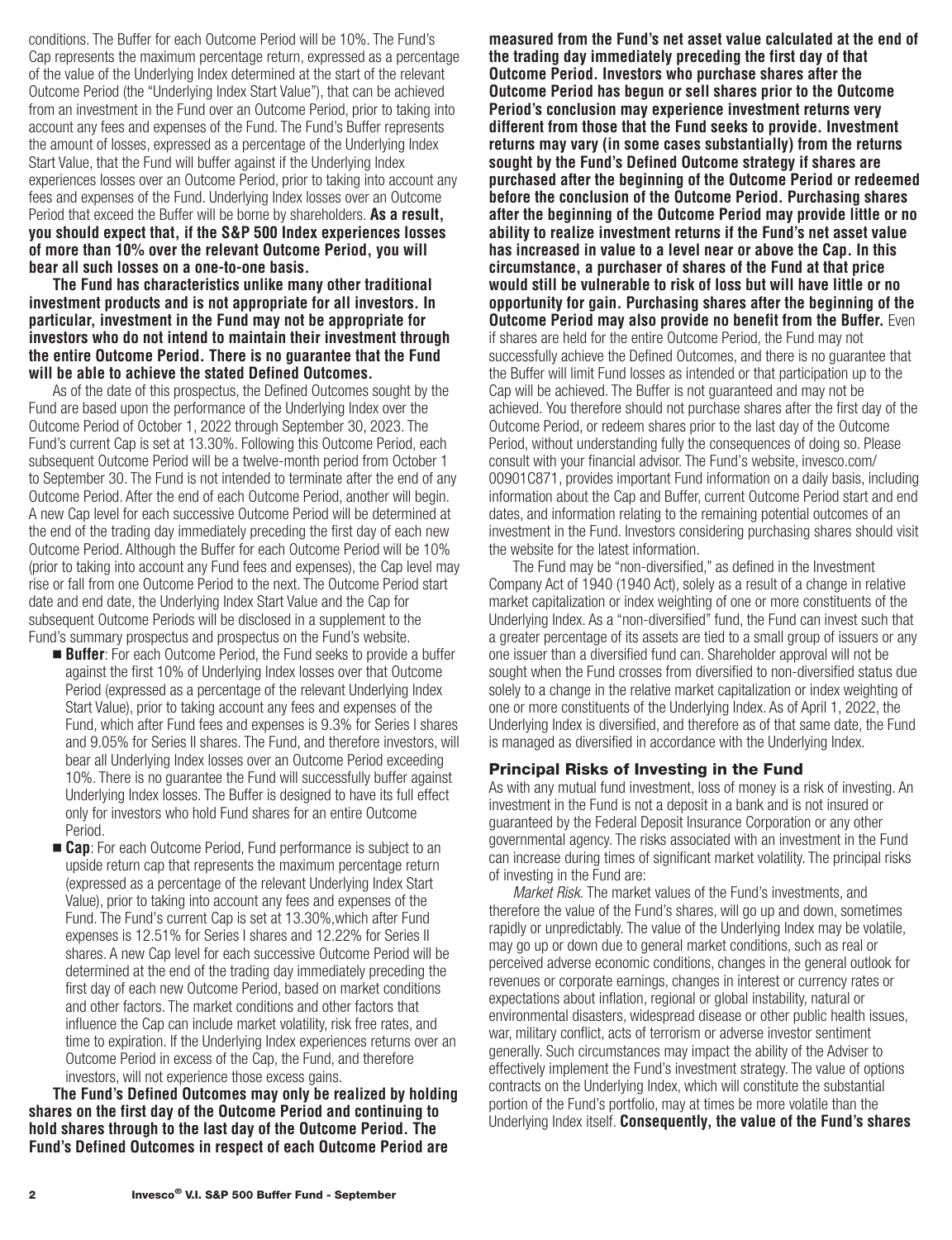#### **will be impacted by the price volatility of both the Underlying Index and options contracts on the Underlying Index**.

*Buffered Loss Risk.* The term "buffer" is a generic term that is widely used in the investment management and financial services industries to describe an investment product or strategy that mitigates or alleviates downside risk and, typically, caps returns on the upside. The Buffer here is designed to limit downside losses for shares purchased at the beginning and held until the end of the Outcome Period; however, there is no guarantee that the Buffer will effectively protect against any or all losses. If the Underlying Index declines over an Outcome Period by more than the Buffer, shareholders will bear the amount of the loss in excess of the Buffer at the end of the Outcome Period (plus Fund fees and expenses). **In addition, if shares are purchased after the beginning of or redeemed before the end of the Outcome Period, there may be no effect of the Buffer and the result may be a loss of investment**. The Fund's Buffer as part of its Defined Outcome strategy may not be successful in limiting losses.

*Capped Return Risk.* If the Underlying Index experiences returns over the Outcome Period in excess of the Cap, the Fund will not participate in such returns beyond the Cap. In this way, the Fund is unlike other investment companies that seek to replicate the performance of the Underlying Index in all cases. If shares are purchased after the beginning of the Outcome Period, and the Fund's net asset value has already achieved returns at or near the Cap, there may be no ability to experience any return on investment, but such purchaser remains vulnerable to risk of loss. **In this circumstance, you should not buy shares of the Fund**. Additionally, the Fund's Defined Outcome strategy may not be successful in replicating the returns (before Fund fees and expenses) of the Underlying Index up to the level of the Cap.

*Cap Level Change Risk.* At the end of the trading day immediately preceding the first day of each Outcome Period, a new Cap is established, depending on the market conditions and the prices for options contracts on the Underlying Index at the time. Therefore, the level of the Cap may rise or fall for subsequent Outcome Periods and is unlikely to remain the same. If the Caps for future Outcome Periods of the Fund were to decrease, shareholders in the Fund would have less opportunity to participate in any future positive returns of the Underlying Index.

*Outcome Period Risk.* The Fund's Defined Outcome strategy seeks to replicate the performance of the Underlying Index (prior to taking into account fees and expenses of the Fund) over the Outcome Period, subject to the Cap and Buffer, solely if shares are purchased on the first day of the Outcome Period and held until the last day of the Outcome Period. This means investors should hold or purchase shares prior to the beginning of the Outcome Period to achieve the intended results. **If shares are purchased after the commencement of the Outcome Period or redeemed before the end of the Outcome Period, investment returns may vary significantly**.

*Derivatives Risk.* The value of a derivative instrument depends largely on (and is derived from) the value of an underlying security, currency, commodity, interest rate, index or other asset (each referred to as an underlying asset). In addition to risks relating to the underlying assets, the use of derivatives may include other, possibly greater, risks, including counterparty, leverage and liquidity risks. Counterparty risk is the risk that the counterparty to the derivative contract will default on its obligation to pay the Fund the amount owed or otherwise perform under the derivative contract. Derivatives create leverage risk because they do not require payment up front equal to the economic exposure created by holding a position in the derivative. As a result, an adverse change in the value of the underlying asset could result in the Fund sustaining a loss that is substantially greater than the amount invested in the derivative or the anticipated value of the underlying asset, which may make the Fund's returns more volatile and increase the risk of loss. Derivative instruments may also be less liquid than more traditional investments and the Fund may be unable to sell or close out its derivative positions at a desirable time or

price. This risk may be more acute under adverse market conditions, during which the Fund may be most in need of liquidating its derivative positions. Derivatives may also be harder to value, less tax efficient and subject to changing government regulation that could impact the Fund's ability to use certain derivatives or their cost. Derivatives strategies may not always be successful. For example, derivatives used for hedging or to gain or limit exposure to a particular market segment may not provide the expected benefits, particularly during adverse market conditions.

*OCC/Clearing Member Default Risk.* The Fund's options contracts will cause it to incur counterparty risk to the OCC and its clearing member. The OCC acts as guarantor and central counterparty with respect to the Fund's option contracts. As a result, the ability of the Fund to meet its objective depends on the OCC being able to meet its obligations. In the unlikely event that the OCC or the Fund's clearing member becomes bankrupt, insolvent or is otherwise unable to meet its settlement obligations, the Fund could suffer significant losses and/or be unable to achieve its Defined Outcome strategy.

*Options Risk.* An option is a contract that gives the purchaser of the option, in return for the premium paid, the right, but not the obligation, to buy from (in the case of a call option) or sell to (in the case of a put option) the writer of the option at the exercise price during the term of the option (for American style options) or on a specified date (for European style options), the security, currency or other instrument underlying the option (or to receive payment of a cash settlement amount, in the case of cash-settled options, such as index options). Options transactions represent the possibility of large amounts of exposure (or leverage), which may result in the Fund's net asset value being more sensitive to changes in the value of the option. The value of an option position will reflect, among other things, the current market value of the underlying investment, the time remaining until expiration, the relationship of the exercise price to the market value of the underlying investment, the price volatility of the underlying investment and general market and interest rate conditions.

*Flex Options Risk.* Flex Options are cleared and guaranteed for settlement by the OCC, but are not listed like other exchange-traded options. Therefore, Flex Options may be less liquid than certain other securities, such as conventional, listed options, and the Fund may not be able to close out certain Flex Options positions at desirable times and prices, which could prevent the Fund from achieving its Defined Outcome strategy.

In the event that trading in Flex Options is limited or absent, the value of the Fund's Flex Options may decrease. There is no guarantee that a liquid secondary trading market will exist for the Flex Options.

*Non-Indexing Risk.* Unlike many investment companies, the Fund does not utilize an investing strategy that seeks returns that correspond to the returns of the Underlying Index in all cases. The operation of the Cap and the Buffer are designed to provide holders of shares of the Fund over an Outcome Period with an investment return that differs from the return of the Underlying Index if the performance of the Underlying Index exceeds the Cap or is negative. Additionally, a shareholder who redeems shares before the conclusion of an Outcome Period is unlikely to realize returns that correspond to the performance of the Underlying Index since the start of the Outcome Period. **If you desire to achieve an investment return that equals the return on the Underlying Index in all cases, you should not buy shares of the Fund**.

*Industry Concentration Risk.* In following its methodology, the Underlying Index from time to time may be concentrated to a significant degree in securities of issuers located in a single industry or industry group. To the extent that the Underlying Index concentrates in the securities of issuers in a particular industry or industry group, the Fund will also concentrate its investments to approximately the same extent. By concentrating its investments in an industry or industry group, the Fund may face more risks than if it were diversified broadly over numerous industries or industry groups. Such industry-based risks, any of which may adversely affect the companies in the Underlying Index, may include, but are not limited to, the following: general economic conditions or cyclical market patterns that could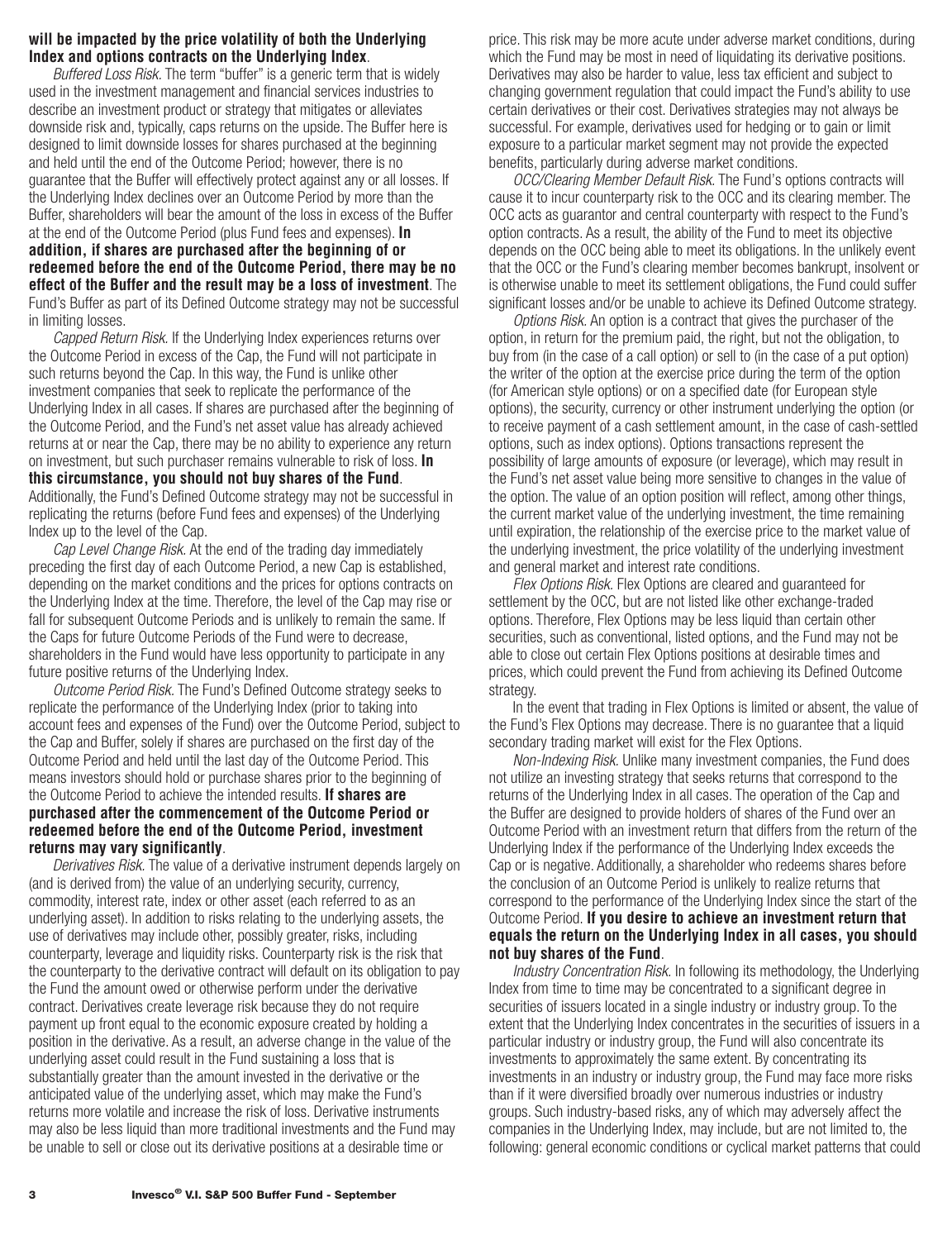negatively affect supply and demand in a particular industry; competition for resources; adverse labor relations; political or world events; obsolescence of technologies; and increased competition or new product introductions that may affect the profitability or viability of companies in an industry. In addition, at times, such industry or industry group may be out of favor and underperform other industries or the market as a whole.

*Technology Sector Risk.* Technology companies are subject to intense competition and their products are at risk of rapid obsolescence, which make the prices of securities issued by these companies particularly volatile. Product obsolescence can result from rapid technological developments, frequent new product introduction, unpredictable changes in growth rates and competition for the services of qualified personnel. Factors that may also significantly affect the market value of securities of issuers in the technology sector include the failure to obtain, or delays in obtaining, financing or regulatory approvals, product incompatibility, changing consumer preferences, increased government scrutiny, high required corporate capital expenditure for research and development or infrastructure and development of new products. Technology companies are also heavily dependent on patent and other intellectual property rights, and the loss or impairment of these rights may adversely affect the company's profitability.

*Non-Diversification Risk*. Under the Investment Company Act of 1940 (1940 Act), a fund designated as "diversified" must limit its holdings such that the securities of issuers which individually represent more than 5% of its total assets must in the aggregate represent less than 25% of its total assets. The Fund is classified as "diversified" for purposes of the 1940 Act. However, the Fund may be "non-diversified," as defined in the 1940 Act, solely as a result of a change in relative market capitalization or index weighting of one or more constituents of the Underlying Index. A non-diversified fund can invest such that a greater portion of its assets are tied to the securities of a small number of issuers or any single issuer than a diversified fund can. In such circumstances, a change in the value of one or a few issuers' securities will therefore affect the value of the Fund more than if it was a diversified fund. As such, the Fund's performance may be hurt disproportionately by the poor performance of relatively few stocks, or even a single stock, and the Fund's shares may experience significant fluctuations in value.

*Non-Correlation Risk*. The Fund's returns may not match the returns of the Underlying Index (that is, it may experience tracking error) for a number of reasons. In addition to the impact of the Cap and the Buffer on the Fund's returns as compared to the returns of the Underlying Index, the Fund incurs operating expenses not applicable to the Underlying Index. To the extent that the Fund has recently commenced operations and/or otherwise has a relatively small amount of assets, such operating expenses could have a proportionally greater impact on the Fund. Additionally, subscription and redemption activity in the Fund may cause the Fund to experience tracking error. Investors purchasing or redeeming shares of the Fund will transact at the net asset value per share of the relevant Series of shares next computed after the Fund receives that investor's order. However, the Fund generally will not purchase or sell the relevant options contracts referencing the Underlying Index in response to investor subscriptions and redemptions on a particular business day until after the investor orders are received, and the price of those options contracts may have changed (potentially substantially) in the intervening period since the net asset value of the Fund's shares was last determined. The potential for such tracking error is greater when subscription and redemption activity in the Fund is relatively higher and/or during periods that the value of the Underlying Index or options contracts thereon are experiencing relatively higher volatility. The Fund's net asset value will be principally composed of options contracts on the Underlying Index, the value of which is derived not only from the performance of the Underlying Index but also from the time remaining until expiration, the price volatility of the Underlying Index and general interest rate conditions. Consequently, the Fund's net asset value will not directly correlate on a day-to-day basis with the returns experienced by the Underlying Index.

*Operational Risk.* The Fund is exposed to operational risks arising from a number of factors, including, but not limited to, human error, processing and communication errors, errors of the Fund's service providers, counterparties or other third-parties, failed or inadequate processes and technology or systems failures. The Fund and its Adviser seek to reduce these operational risks through controls and procedures. However, these measures do not address every possible risk and may be inadequate to address these risks.

*Redemption Risk.* In some instances, an insurance company through which the Fund is available may restrict its contract owners from purchasing the Fund's shares after an Outcome Period has already commenced. Nevertheless, existing Fund shareholders are legally permitted to redeem shares they already hold throughout the Outcome Period on any trading day, as described in the applicable variable insurance contract prospectus. Such redemptions may increase the Fund's transaction costs and could cause the Fund's operating expenses to be allocated over a smaller asset base, leading to an increase in the Fund's expense ratio. If shareholders redeem large amounts of shares rapidly or unexpectedly, the Fund may have to sell portfolio securities at times when it would not otherwise do so, which could negatively impact the Fund's net asset value and liquidity and its ability to achieve the Defined Outcome strategy.

*Valuation Risk.* During periods of reduced market liquidity or in the absence of readily available market quotations, the ability of the Fund to value the Flex Options it holds becomes more difficult and the judgment of the Fund's Adviser (employing the fair value procedures adopted by the Board of Trustees of the Trust) may play a greater role in the valuation of the Fund's holdings due to reduced availability of reliable, objective pricing data. Consequently, while such determinations will be made in good faith, it may nevertheless be more difficult for the Fund to accurately assign a daily value.

#### **Performance Information**

No performance information is available for the Fund because it has not yet completed a full calendar year of operations. In the future, the Fund will disclose performance information in a bar chart and performance table. Such disclosure will give some indication of the risks of an investment in the Fund by comparing the Fund's performance with a broad measure of market performance and by showing changes in the Fund's performance from year to year. Past performance (before and after taxes) is not necessarily an indication of its future performance.

#### **Management of the Fund**

Investment Adviser: Invesco Advisers, Inc. Investment Sub-Adviser: Invesco Asset Management Limited

| <b>Portfolio Managers</b>                | Title             | <b>Length of Service on the Fund</b> |
|------------------------------------------|-------------------|--------------------------------------|
| Duy Nguyen, CFA Portfolio Manager        |                   | 2021                                 |
| Jacob Borbidge, CFA Portfolio Manager    |                   | 2021                                 |
| Alessio de Longis, CFA Portfolio Manager |                   | 2021                                 |
| Ali Zouiten                              | Portfolio Manager | 2021                                 |

#### **Purchase and Sale of Fund Shares**

You cannot purchase or sell (redeem) shares of the Fund directly. Please contact the insurance company that issued your variable product for more information on the purchase and sale of Fund shares. For more information, see "Other Information—Purchase and Redemption of Shares" in this prospectus.

#### **Tax Information**

The Fund expects, based on its investment objective and strategies, that its distributions, if any, will consist of ordinary income, capital gains, or some combination of both. Because shares of the Fund must be purchased through variable products, such distributions will be exempt from current taxation if left to accumulate within the variable product. Consult your variable insurance contract prospectus for additional tax information.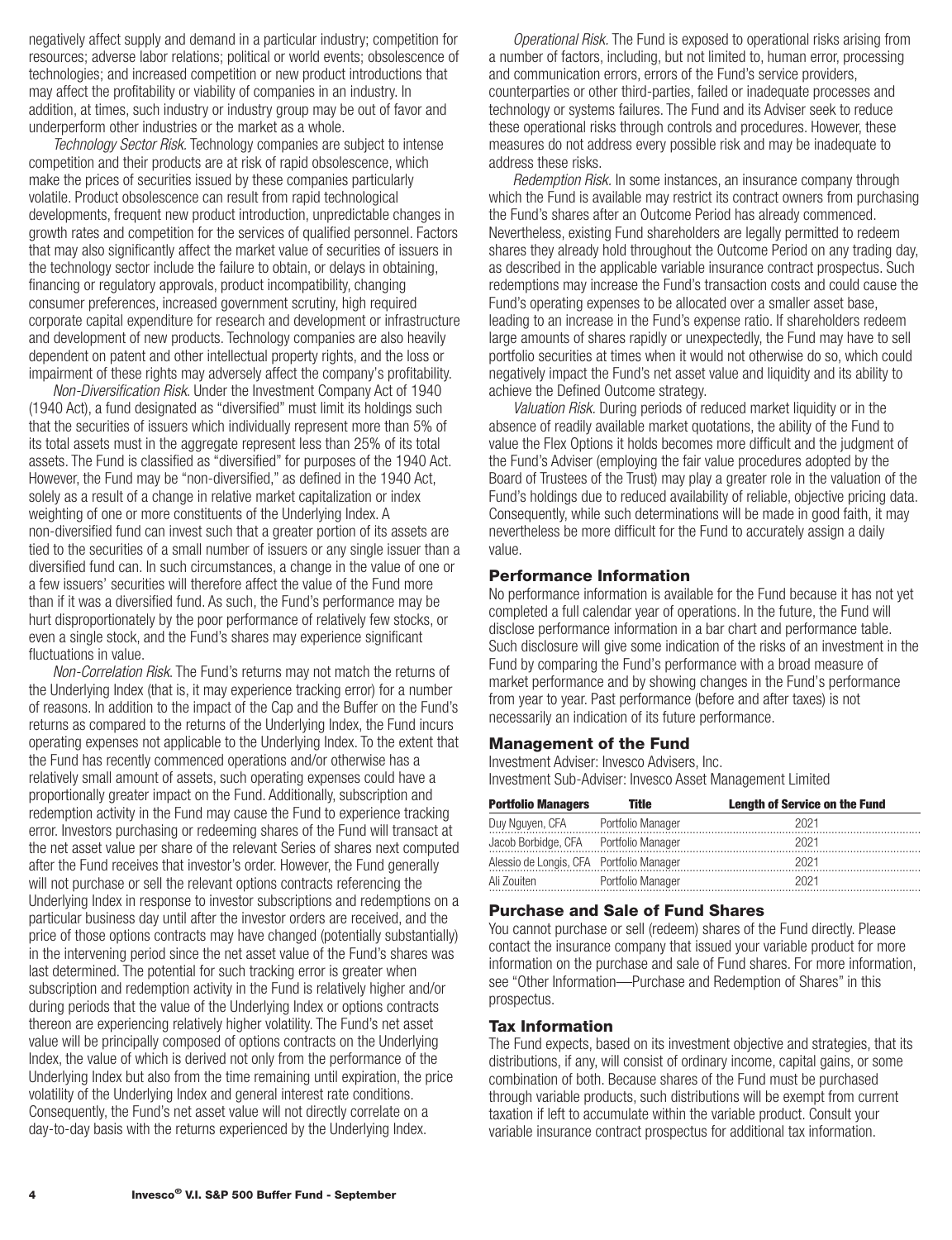#### <span id="page-7-0"></span>**Payments to Insurance Companies**

If you purchase the Fund through an insurance company or other financial intermediary, the Fund, the Fund's distributor or its related companies may pay the intermediary for the sale of Fund shares and related services. These payments may create a conflict of interest by influencing the insurance company or other intermediary and your salesperson or financial adviser to recommend the Fund over another investment. Ask your salesperson or financial adviser or visit your financial intermediary's website for more information.

## **Investment Objective(s), Strategies, Risks and Portfolio Holdings**

#### **Objective(s) and Strategies**

The Fund seeks, over a specified annual outcome period, to provide investors with returns that match those of the S&P 500 Index (the "Underlying Index") up to an upside cap, while providing a buffer against the first 10% (prior to taking into account any fees and expenses of the Fund) of Underlying Index losses. Although the Fund seeks to achieve its investment objective, there is no guarantee that it will do so. The Fund's investment objective may be changed by the Board of Trustees without shareholder approval.

The Fund invests, under normal circumstances, at least 80% its net assets (plus any borrowings for investment purposes) in options that reference the Underlying Index or options that reference the SPDR<sup>®</sup> S&P 500® ETF Trust, which is an exchange-traded unit investment trust that seeks to track the S&P 500 Index (the "Underlying Fund"). References throughout this Prospectus to options that reference the "Underlying Index" mean either the Underlying Index or the Underlying Fund unless otherwise indicated. The Underlying Index is a well-known stock market index that includes common stocks of 500 companies representing the large-capitalization segment of the U.S equity market. The options used by the Fund will include conventional, exchange-traded (listed) put and call options on the Underlying Index and Flexible Exchange Options ("Flex Options"), which are customizable options contracts. An option is a contract that gives the purchaser of the option, in return for the premium paid, the right, but not the obligation, to buy from (in the case of a call option) or sell to (in the case of a put option) the writer of the option at the exercise price during the term of the option (for American style options) or on a specified date (for European style options), the security, currency or other instrument underlying the option (or to receive payment of a cash settlement amount, in the case of cash-settled options, such as index options). Both the conventional, listed put and call options and the Flex Options on the Underlying Index purchased and sold by the Fund are cleared by the Options Clearing Corporation ("OCC"), a market clearinghouse, through a clearing member selected by the Fund. Flex Options allow the Fund to specify key contract terms, including exercise prices and expiration dates, that are not available for contracts traded in the conventional, listed options market. Flex Options purchased and sold by the Fund are set to expire on the last day of the Outcome Period, at which time the Fund will invest in a new set of Flex Options for the next Outcome Period.

The Underlying Index is a price return index, which captures only the capital appreciation or depreciation component of the issuers included in the Underlying Index and not any associated dividend payments paid by those issuers. The Fund, and therefore investors in the Fund, will not receive the benefit of such dividends

The Fund employs a "Defined Outcome" strategy, which seeks to replicate the performance of the Underlying Index over a designated period of one year (the "Outcome Period") up to a predetermined cap (the "Cap"), while providing a buffer against the first 10% of Underlying Index losses over the Outcome Period (the "Buffer"). Following the conclusion of the initial Outcome Period, each subsequent Outcome Period will be a one-year period that begins on the trading day that immediately follows the day that the preceding Outcome Period concluded. A new Cap level will be determined at the end of the trading day immediately preceding the first day of each new Outcome Period and will change depending on market conditions. The Buffer for each Outcome Period will be 10%. The Fund's Cap represents the maximum percentage return, expressed as a percentage of the value of the Underlying Index determined at the start of the relevant Outcome Period (the "Underlying Index Start Value"), that can be achieved from an investment in the Fund over an Outcome Period, prior to taking into account any fees and expenses of the Fund. The Fund's Buffer represents the amount of losses, expressed as a percentage of the Underlying Index Start Value, that the Fund will buffer against if the Underlying Index experiences losses over an Outcome Period, prior to taking into account any fees and expenses of the Fund. Underlying Index losses over an Outcome Period that exceed the Buffer will be borne by shareholders. **As a result, you should expect that, if the S&P 500 Index experiences losses of more than 10% over the relevant Outcome Period, you will bear all such losses on a one-to-one basis.**

**The Fund has characteristics unlike many other traditional investment products and is not appropriate for all investors. In particular, investment in the Fund may not be appropriate for investors who do not intend to maintain their investment through the entire Outcome Period. There is no guarantee that the Fund will be able to achieve the stated Defined Outcomes.**

As of the date of this prospectus, the Defined Outcomes sought by the Fund are based upon the performance of the Underlying Index over the Outcome Period of October 1, 2022 through September 30, 2023. The Fund's current Cap is set at 13.30%. Following this Outcome Period, each subsequent Outcome Period will be a twelve-month period from October 1 to September 30. The Fund is not intended to terminate after the end of any Outcome Period. After the end of each Outcome Period, another will begin. A new Cap level for each successive Outcome Period will be determined at the end of the trading day immediately preceding the first day of each new Outcome Period. Although the Buffer for each Outcome Period will be 10% (prior to taking into account any Fund fees and expenses), the Cap level may rise or fall from one Outcome Period to the next. The Outcome Period start date and end date, the Underlying Index Start Value and the Cap for subsequent Outcome Periods will be disclosed in a supplement to the Fund's summary prospectus and prospectus on the Fund's website. **There is no guarantee that the Defined Outcome strategy for an Outcome Period will be realized**.

The Cap for each Outcome Period is set at the end of the trading day immediately preceding the first day of that Outcome Period, is expressed as a percentage of the Underlying Index Start Value, and represents the maximum return that can be achieved by investing in the Fund over the Outcome Period (prior to taking into account any fees and expenses of the Fund). The Cap level is based on market conditions and other factors. The market conditions and other factors that influence the Cap can include market volatility, risk free rates, and time to expiration. If the performance of the Underlying Index over the Outcome Period equals or exceeds the Cap, the Fund seeks to provide an investment return equal to the Cap (less Fund fees and expenses). If the Underlying Index performance is positive but less than the Cap, the Fund seeks to provide an investment return equal to the Underlying Index performance (less Fund fees and expenses).

The Buffer for each Outcome Period will be 10% and represents the amount of losses, expressed as a percentage of the Underlying Index Start Value, that the Fund seeks to protect investors from if the Underlying Index experiences losses over the Outcome Period (prior to taking into account any fees and expenses of the Fund). If the Underlying Index performance over an Outcome Period is negative and such losses over the Outcome Period are at or less than the Buffer, the Fund seeks to provide a return of 0%, less Fund fees and expenses. If the Underlying Index performance over an Outcome Period is negative and such losses exceed the Buffer, the Fund seeks to provide a loss that is less than the loss on the Underlying Index by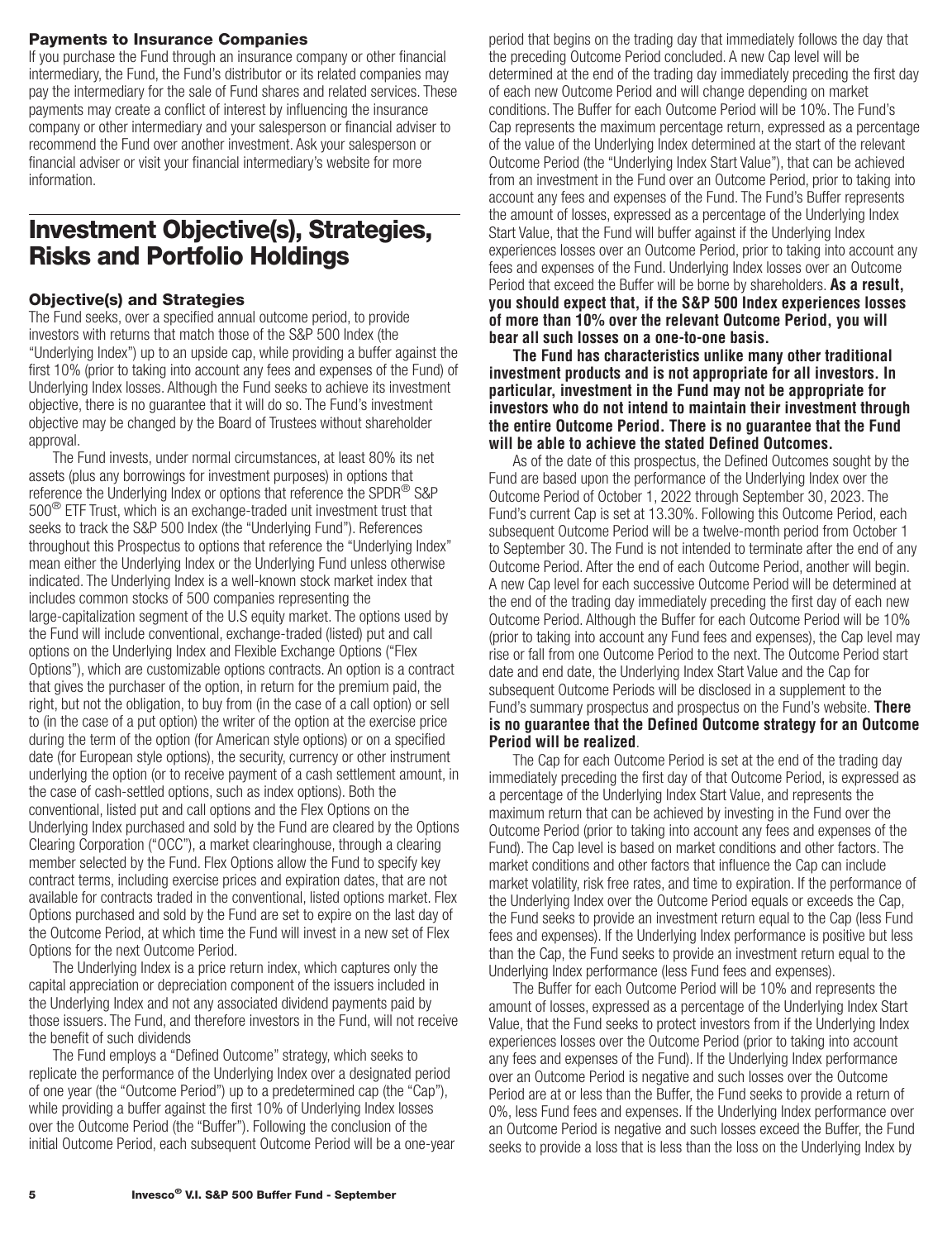the amount of the Buffer (less Fund fees and expenses). Stated differently, in this circumstance the Fund seeks to provide a return equal the negative performance of the Underlying Index (less Fund fees and expenses) plus the Buffer. The Fund's Cap and Buffer amounts will, in effect, be reduced by the fees and expenses of the Fund.

**The Fund's Defined Outcomes may only be realized by holding shares on the first day of the Outcome Period and continuing to hold shares through to the last day of the Outcome Period. This means investors should hold or purchase shares prior to the beginning of the Outcome Period to achieve the intended results. The Fund's Defined Outcomes in respect of each Outcome Period are measured from the Fund's net asset value calculated at the end of the trading day immediately preceding the first day of that Outcome Period. Investors who purchase shares after the Outcome Period has begun or sell shares prior to the Outcome Period's conclusion may experience investment returns very different from those that the Fund seeks to provide**. **Investment returns may vary (in some cases substantially) from the returns sought by the Fund's Defined Outcome strategy if shares are purchased after the beginning of the Outcome Period or redeemed before the conclusion of the Outcome Period. Even if shares are held for the entire Outcome Period, the Fund may not successfully achieve the Defined Outcomes, and there is no guarantee that the Buffer will limit Fund losses as intended or that participation up to the Cap will be achieved. The Buffer is not guaranteed and may not be achieved**. Purchasing shares after the beginning of the Outcome Period may provide little or no ability to realize investment returns if the Fund's net asset value has increased in value to a level near or above the Cap. In this circumstance, a purchaser of shares of the Fund at that price would still be vulnerable to risk of loss but will have little or no opportunity for gain.

Purchasing shares after the beginning of the Outcome Period may also provide no benefit from the Buffer. If the Outcome Period has begun and the Fund's net asset value has increased since the start of the Outcome Period, a purchaser of shares of the Fund at that price will not benefit from the Buffer unless the Fund's net asset value decreases to its value at the start of the Outcome Period. On the other hand, if the Outcome Period has begun and the Fund's net asset value has decreased such that its performance since the start of the Outcome Period is below the Buffer, a purchaser of shares of the Fund at that price will not benefit from the Buffer unless the Fund's net asset value increases. Therefore, purchasing shares after the Outcome Period has begun may result in the potential for full loss of the investment amount notwithstanding the Buffer or may result in the Buffer providing less protection against loss than if the shares were purchased on the first day of the Outcome Period.

Additionally, if the Outcome Period has begun and the Fund's net asset value has decreased since the start of the Outcome Period, a purchaser of shares of the Fund at that price may realize an investment return that is less than any subsequent positive return of the Underlying Index. **You therefore should not purchase shares after the first day of the Outcome Period, or redeem shares prior to the last day of the Outcome Period, without understanding fully the consequences of doing so. Please consult with your financial advisor**. The Fund's website, [invesco.com/00901C871,](http://invesco.com/00901C871) provides important Fund information on a daily basis, including information about the Cap and Buffer, current Outcome Period start and end dates, and information relating to the remaining potential outcomes of an investment in the Fund. Investors considering purchasing shares should visit the website for the latest information.

The Fund's net asset value will be principally composed of options contracts on the Underlying Index, the value of which is derived from the performance of the Underlying Index. However, because the time remaining until expiration, the price volatility of the Underlying Index and general interest rate conditions are also components of the options' values, the Fund's net asset value will not directly correlate on a day-to-day basis with

the returns experienced by the Underlying Index. Consequently, the Fund's net asset value is not expected to increase or decrease at the same rate or magnitude as the Underlying Index. Only upon expiration of the options contracts at the end of the Outcome Period, when the value of the Underlying Index will be the only component of the options' values, can the Defined Outcome be expected to be achieved. **Consequently, you should be aware that, if you redeem your shares in the Fund before the end of the Outcome Period, you should not expect the return on your investment to equal the Defined Outcome or to correspond to the performance of the Underlying Index. This will be the case even if you purchased shares of the Fund at the beginning of the Outcome Period**.

The Fund may be "non-diversified," as defined in the Investment Company Act of 1940 (1940 Act), solely as a result of a change in relative market capitalization or index weighting of one or more constituents of the Underlying Index. As a "non-diversified" fund, the Fund can invest such that a greater percentage of its assets are tied to a small group of issuers or any one issuer than a diversified fund can. Shareholder approval will not be sought when the Fund crosses from diversified to non-diversified status due solely to a change in the relative market capitalization or index weighting of one or more constituents of the Underlying Index. As of April 1, 2022, the Underlying Index is diversified, and therefore as of that same date, the Fund is managed as diversified in accordance with the Underlying Index.

The Fund's investments in the types of securities and other investments described in this prospectus vary from time to time, and, at any time, the Fund may not be invested in all of the types of securities and other investments described in this prospectus. The Fund may also invest in securities and other investments not described in this prospectus.

For more information, see "Description of the Funds and Their Investments and Risks" in the Fund's SAI.

#### **Risks**

The principal risks of investing in the Fund are:

*Market Risk.* The market values of the Fund's investments, and therefore the value of the Fund's shares, will go up and down, sometimes rapidly or unpredictably. The value of the Underlying Index may be volatile, may go up or down due to general market conditions, such as real or perceived adverse economic conditions, changes in the general outlook for revenues or corporate earnings, changes in interest or currency rates or expectations about inflation, regional or global instability, or adverse investor sentiment generally. Individual stock prices tend to go up and down more dramatically than those of certain other types of investments, such as bonds. The value of the Underlying Index may also go up or down due to factors that affect an individual issuer or a particular industry or sector, such as changes in production costs and competitive conditions within an industry. In addition, natural or environmental disasters, widespread disease or other public health issues, war, military conflict, acts of terrorism or other events may have a significant impact on the value of the Underlying Index, as well as the financial markets and global economy generally. Such circumstances may impact the ability of the Adviser to effectively implement the Fund's investment strategy. The value of options contracts on the Underlying Index, which will constitute the substantial portion of the Fund's portfolio, may at times be more volatile than the Underlying Index itself. **Consequently, the value of the Fund's shares will be impacted by the price volatility of both the Underlying Index and options contracts on the Underlying Index**.

■ Market Disruption Risks Related to Russia-Ukraine Conflict. Following Russia's invasion of Ukraine in late February 2022, various countries, including the United States, as well as NATO and the European Union, issued broad-ranging economic sanctions against Russia and Belarus. The resulting responses to the military actions (and potential further sanctions in response to continued military activity), the potential for military escalation and other corresponding events, have had, and could continue to have, severe negative effects on regional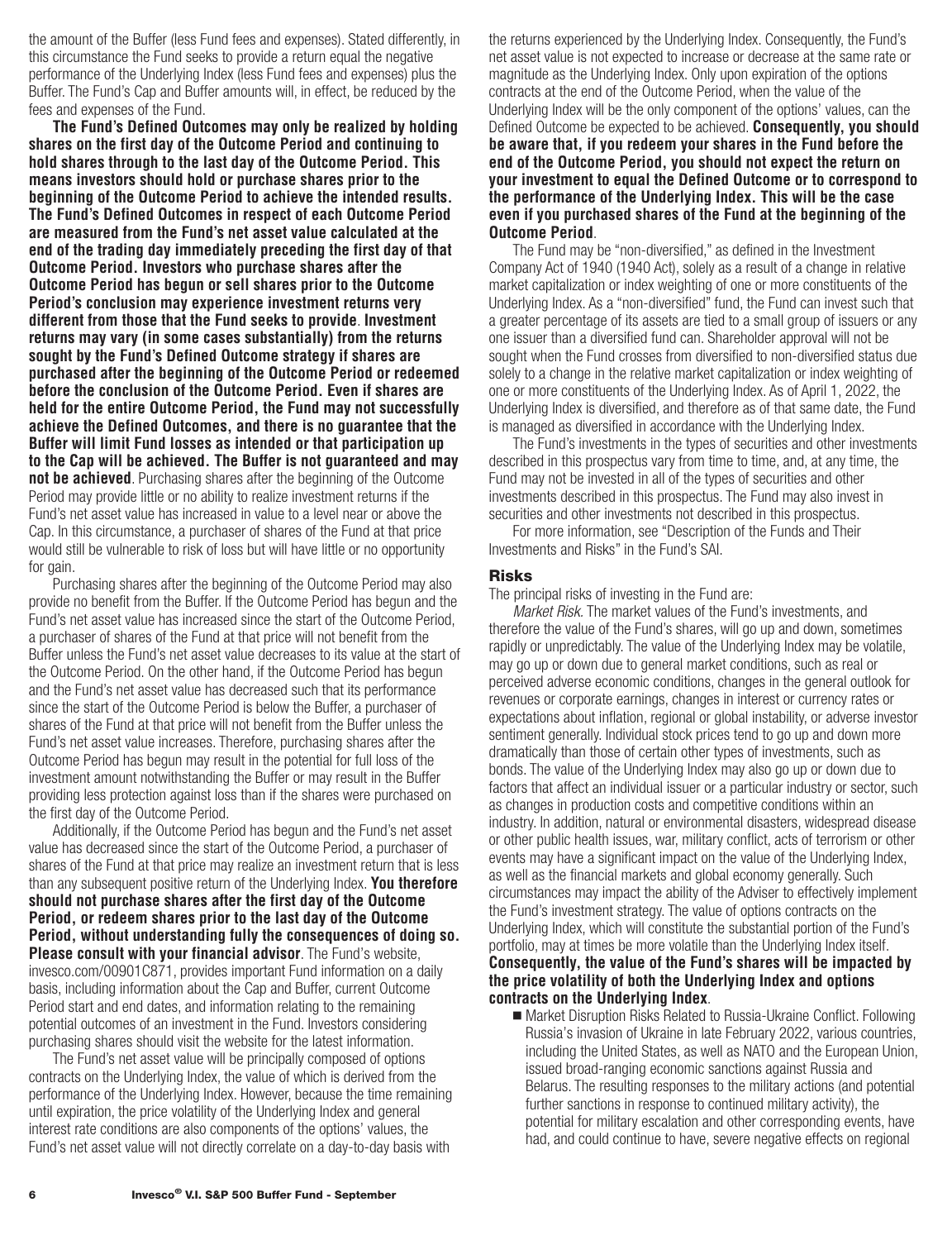and global economic and financial markets, including increased volatility, reduced liquidity and overall uncertainty. The negative impacts may be particularly acute in certain sectors including, but not limited to, energy and financials. Russia may take additional counter measures or retaliatory actions (including cyberattacks), which could exacerbate negative consequences on global financial markets. The duration of ongoing hostilities and corresponding sanctions and related events cannot be predicted. The foregoing may result in a negative impact on Fund performance and the value of an investment in the Fund, even beyond any direct investment exposure the Fund may have to Russian issuers or the adjoining geographic regions.

■ COVID-19. The "COVID-19" strain of coronavirus has resulted in instances of market closures and dislocations, extreme volatility, liquidity constraints and increased trading costs. Efforts to contain its spread have resulted in travel restrictions, disruptions of healthcare systems, business operations (including business closures) and supply chains, layoffs, lower consumer demand and employee availability, and defaults and credit downgrades, among other significant economic impacts that have disrupted global economic activity across many industries. Such economic impacts may exacerbate other pre-existing political, social and economic risks locally or globally and cause general concern and uncertainty. The full economic impact and ongoing effects of COVID-19 (or other future epidemics or pandemics) at the macro-level and on individual businesses are unpredictable and may result in significant and prolonged effects on the Fund's performance.

*Buffered Loss Risk.* The term "buffer" is a generic term that is widely used in the investment management and financial services industries to describe an investment product or strategy that mitigates or alleviates downside risk and, typically, caps returns on the upside. The Buffer here is designed to limit downside losses for shares purchased at the beginning and held until the end of the Outcome Period; however, there is no guarantee that the Buffer will effectively protect against any or all losses. If the Underlying Index declines over an Outcome Period by more than the Buffer, shareholders will bear the amount of the loss in excess of the Buffer at the end of the Outcome Period (plus Fund fees and expenses). **In addition, if shares are purchased after the beginning of or redeemed before the end of the Outcome Period, there may be no effect of the Buffer and the result may be a loss of investment**. The Fund's Buffer as part of its Defined Outcome strategy may not be successful in limiting losses.

*Capped Return Risk.* If the Underlying Index experiences returns over the Outcome Period in excess of the Cap, the Fund will not participate in such returns beyond the Cap. In this way, the Fund is unlike other investment companies that seek to replicate the performance of the Underlying Index in all cases. If shares are purchased after the beginning of the Outcome Period, and the Fund's net asset value has already achieved returns at or near the Cap, there may be no ability to experience any return on investment, but such purchaser remains vulnerable to risk of loss. **In this circumstance, you should not buy shares of the Fund**. Additionally, the Fund's Defined Outcome strategy may not be successful in replicating the returns (before Fund fees and expenses) of the Underlying Index up to the level of the Cap.

*Cap Level Change Risk.* At the end of the trading day immediately preceding the first day of each Outcome Period, a new Cap is established, depending on the market conditions and the prices for options contracts on the Underlying Index at the time. Therefore, the level of the Cap may rise or fall for subsequent Outcome Periods and is unlikely to remain the same. If the Caps for future Outcome Periods of the Fund were to decrease, shareholders in the Fund would have less opportunity to participate in any future positive returns of the Underlying Index.

*Outcome Period Risk.* The Fund's Defined Outcome strategy seeks to replicate the performance of the Underlying Index (prior to taking into account fees and expenses of the Fund) over the Outcome Period, subject to the Cap and Buffer, solely if shares are purchased on the first day of the Outcome Period and held until the last day of the Outcome Period. This means investors should hold or purchase shares prior to the beginning of the Outcome Period to achieve the intended results. **If shares are purchased after the commencement of the Outcome Period or redeemed before the end of the Outcome Period, investment returns may vary significantly**. Shares purchased after the Outcome Period begins may provide little or no ability to realize investment returns if the Fund's net asset value has increased in value to a level near or above the Cap but will still be subject to the risk of loss. If shares are purchased after the Outcome Period begins and the Fund's net asset value has decreased to the Buffer level, there is no effective Buffer against further losses when purchasing at that time. If shares are purchased after the Outcome Period begins and the Fund's net asset value has increased, the Buffer will not protect against subsequent losses unless the Fund's net asset value decreases to its value at the start of the Outcome Period. Additionally, if the Outcome Period has begun and the Fund's net asset value has decreased since the start of the Outcome Period, a purchaser of shares of the Fund at that price may realize an investment return that is less than any subsequent positive return of the Underlying Index.

*Derivatives Risk.* A derivative is an instrument whose value depends largely on (and is derived from) the value of an underlying security, currency, commodity, interest rate, index or other asset (each referred to as an underlying asset). In addition to risks relating to the underlying assets, the use of derivatives may include other, possibly greater, risks, which are described below.

- *Counterparty Risk.* Many counterparties are financial institutions such as banks and broker-dealers and their creditworthiness (and ability to pay or perform) may be negatively impacted by factors affecting financial institutions generally. In addition, in the event that a counterparty becomes bankrupt or insolvent, the Fund's ability to recover the collateral that the Fund has on deposit with the counterparty could be delayed or impaired. For derivatives traded on a centralized exchange, the Fund generally is dependent upon the solvency of the relevant exchange clearing house (which acts as a guarantor for each contractual obligation under such derivatives) for payment on derivative instruments for which the Fund is owed money.
- *Leverage Risk.* Many derivatives do not require a payment up front equal to the economic exposure created by holding a position in the derivative, which creates a form of leverage. As a result, an adverse change in the value of the underlying asset could result in the Fund sustaining a loss that is substantially greater than the amount invested in the derivative or the anticipated value of the underlying asset. In addition, some derivatives have the potential for unlimited loss, regardless of the size of the Fund's initial investment. Leverage may therefore make the Fund's returns more volatile and increase the risk of loss. As the Fund transitions into compliance with Rule 18f-4 under the Investment Company Act of 1940 (the "1940 Act"), with which compliance is required by August 19, 2022, the Fund's approach to asset segregation and coverage requirements may be impacted. On or after August 19, 2022, the Fund will no longer engage in "coverage" techniques with respect to derivatives transactions and will instead comply with the applicable requirements of Rule 18f-4. In certain market conditions, losses on derivative instruments can grow larger while the value of the Fund's other assets fall, resulting in the Fund's derivative positions becoming a larger percentage of the Fund's investments.
- *Liquidity Risk.* There is a smaller pool of buyers and sellers for certain derivatives than more traditional investments such as stocks. These buyers and sellers are often financial institutions that may be unable or unwilling to buy or sell derivatives during times of financial or market stress. Derivative instruments may therefore be less liquid than more traditional investments and the Fund may be unable to sell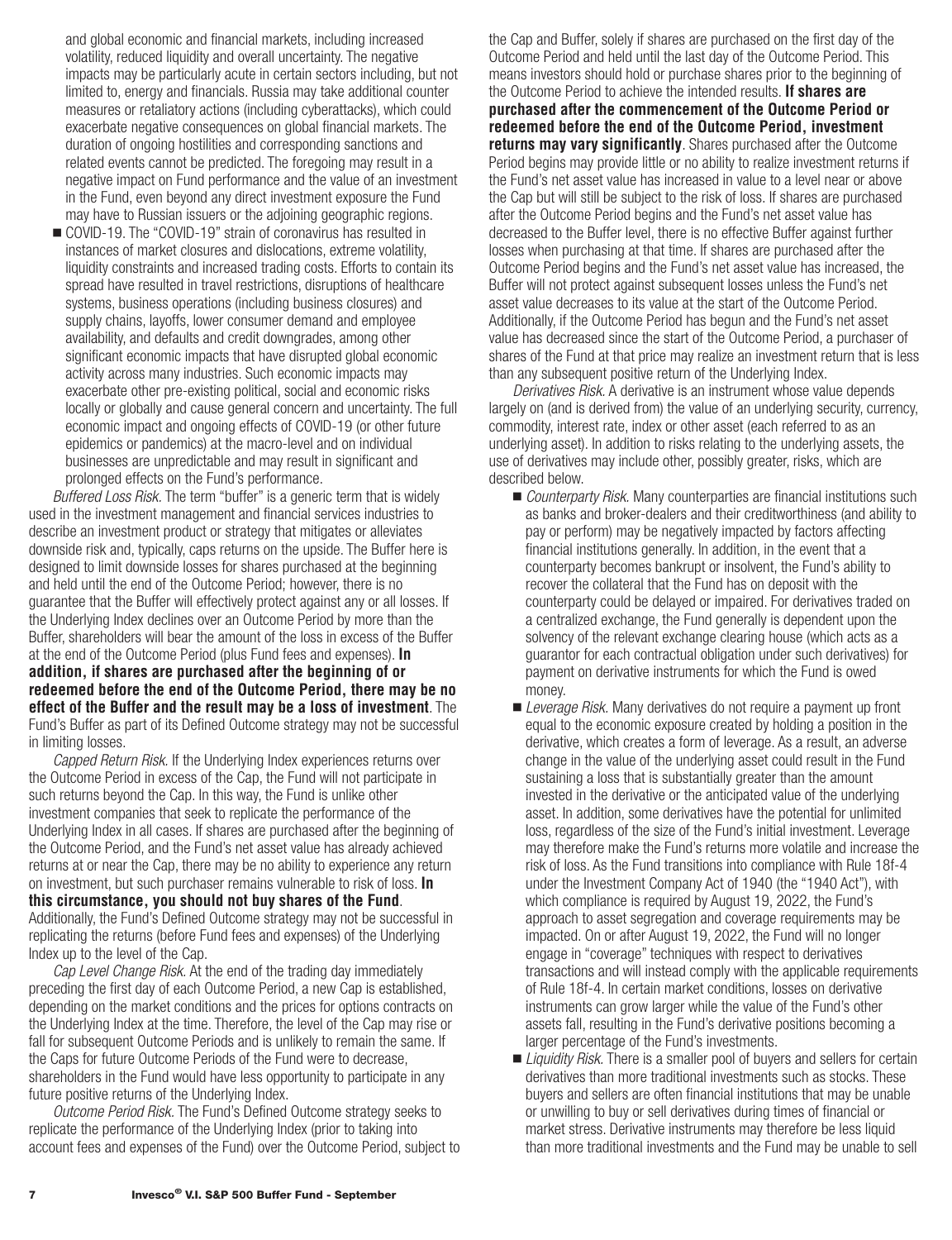or exit its derivative positions at a desirable time or price. This risk may be more acute under adverse market conditions, during which the Fund may be most in need of liquidating its derivative positions. To the extent that the Fund is unable to exit a derivative position because of market illiquidity, the Fund may not be able to prevent further losses of value in its derivatives holdings and the liquidity of the Fund and its ability to meet redemption requests may be impaired to the extent that a substantial portion of the Fund's otherwise liquid assets must be used as margin. For information on the impact of Rule 18f-4 on coverage requirements, see the discussion in "Leverage Risk" above. Another consequence of illiquidity is that the Fund may be required to hold a derivative instrument to maturity and take or make delivery of the underlying asset that the Adviser would otherwise avoid.

■ Other Risks. Compared to other types of investments, derivatives may be harder to value and may also be less tax efficient. In addition, changes in government regulation of derivative instruments could affect the character, timing and amount of the Fund's taxable income or gains, and may limit or prevent the Fund from using certain types of derivative instruments as a part of its investment strategy, which could make the investment strategy more costly to implement or require the Fund to change its investment strategy. Derivatives strategies may not always be successful. The Fund's use of derivatives may be limited by the requirements for taxation of the Fund as a regulated investment company.

*OCC/Clearing Member Default Risk.* The Fund's options contracts will cause it to incur counterparty risk to the OCC and its clearing member. The OCC acts as guarantor and central counterparty with respect to the Fund's option contracts. As a result, the ability of the Fund to meet its objective depends on the OCC being able to meet its obligations. In the unlikely event that the OCC or the Fund's clearing member becomes bankrupt, insolvent or is otherwise unable to meet its settlement obligations, the Fund could suffer significant losses and/or be unable to achieve its Defined Outcome strategy.

Since the Fund is not a member of the OCC and only members of the OCC ("clearing members") can participate directly in the clearing house, the Fund will hold its options contracts through accounts at its clearing members. The Fund will make payments (including margin payments) to and receive payments from the OCC through its accounts at its clearing members. Assets deposited by the Fund with any clearing member as margin for options may, in certain circumstances, be used to satisfy losses of other clients of the Fund's clearing member. In addition, there is a risk that the assets of the Fund might not be fully protected in the event of the clearing member's bankruptcy or insolvency, as the Fund would be limited to recovering only a pro rata share of all available funds segregated on behalf of the clearing member's customers for the relevant account class.

*Options Risk.* An option is a contract that gives the purchaser of the option, in return for the premium paid, the right, but not the obligation, to buy from (in the case of a call option) or sell to (in the case of a put option) the writer of the option at the exercise price during the term of the option (for American style options) or on a specified date (for European style options), the security, currency or other instrument underlying the option (or to receive payment of a cash settlement amount, in the case of cash-settled options, such as index options). Options transactions represent the possibility of large amounts of exposure (or leverage), which may result in the Fund's net asset value being more sensitive to changes in the value of the option. The value of an option position will reflect, among other things, the current market value of the underlying investment, the time remaining until expiration, the relationship of the exercise price to the market value of the underlying investment, the price volatility of the underlying investment and general market and interest rate conditions.

*Flex Options Risk.* Flex Options are cleared and guaranteed for settlement by the OCC, but are not listed like other exchange-traded options. Therefore, Flex Options may be less liquid than certain other securities, such as conventional, listed options, and the Fund may not be able to close out certain Flex Options positions at desirable times and prices, which could prevent the Fund from achieving its Defined Outcome strategy. Flex Options typically can be exercised only on the expiration date, and until that date the value of a Flex Option will be affected by, among other factors, changes in the value of the Underlying Index, changes in interest rates, the price volatility of the Underlying Index and the remaining time until the expiration date. The value of a Flex Option does not increase or decrease at the same rate as the Underlying Index, but typically moves in line with value of the Underlying Index as it approaches its expiration date. Certain Flex Options could expire without value.

In the event that trading in Flex Options is limited or absent, the value of the Fund's Flex Options may decrease. There is no guarantee that a liquid secondary trading market will exist for the Flex Options. The trading in Flex Options may be less deep and liquid than the market for certain other securities. Flex Options may be less liquid than conventional, listed options. In a less liquid market for Flex Options, terminating the Flex Options may require the payment of a larger premium or acceptance of a discounted price and may take longer to complete. In a less liquid market for Flex Options, the liquidation of a large number of options may more significantly impact the price. A less liquid trading market may adversely impact the value of the Flex Options held by the Fund and the value of your investment.

*Non-Indexing Risk.* Unlike many investment companies, the Fund does not utilize an investing strategy that seeks returns that correspond to the returns of the Underlying Index in all cases. The operation of the Cap and the Buffer are designed to provide holders of shares of the Fund over an Outcome Period with an investment return that differs from the return of the Underlying Index if the performance of the Underlying Index exceeds the Cap or is negative. Additionally, a shareholder who redeems shares before the conclusion of an Outcome Period is unlikely to realize returns that correspond to the performance of the Underlying Index since the start of the Outcome Period. **If you desire to achieve an investment return that equals the return on the Underlying Index in all cases, you should not buy shares of the Fund**.

*Industry Concentration Risk.* In following its methodology, the Underlying Index from time to time may be concentrated to a significant degree in securities of issuers operating in a single industry or group of industries. To the extent that the Underlying Index concentrates in the securities of issuers in a particular industry or group of industries, the Fund will also concentrate its investments to approximately the same extent. By concentrating its investments in an industry or group of industries, the Fund may face more risks than if it were diversified broadly over numerous industries or groups of industries. Such industry-based risks, any of which may adversely affect the companies in the Underlying Index, may include, but are not limited to legislative or regulatory changes, adverse market conditions and/or increased competition within the industry or group of industries. In addition, at times, such industry or group of industries may be out of favor and underperform other industries, groups of industries or the market as a whole.

*Technology Sector Risk.* Technology companies are subject to intense competition and their products are at risk of rapid obsolescence, which make the prices of securities issued by these companies particularly volatile. Product obsolescence can result from rapid technological developments, frequent new product introduction, unpredictable changes in growth rates and competition for the services of qualified personnel. Factors that may also significantly affect the market value of securities of issuers in the technology sector include the failure to obtain, or delays in obtaining, financing or regulatory approvals, product incompatibility, changing consumer preferences, increased government scrutiny, high required corporate capital expenditure for research and development or infrastructure and development of new products. Technology companies are also heavily dependent on patent and other intellectual property rights, and the loss or impairment of these rights may adversely affect the company's profitability.

*Non-Diversification Risk*. Under the 1940 Act, a fund designated as "diversified" must limit its holdings such that the securities of issuers which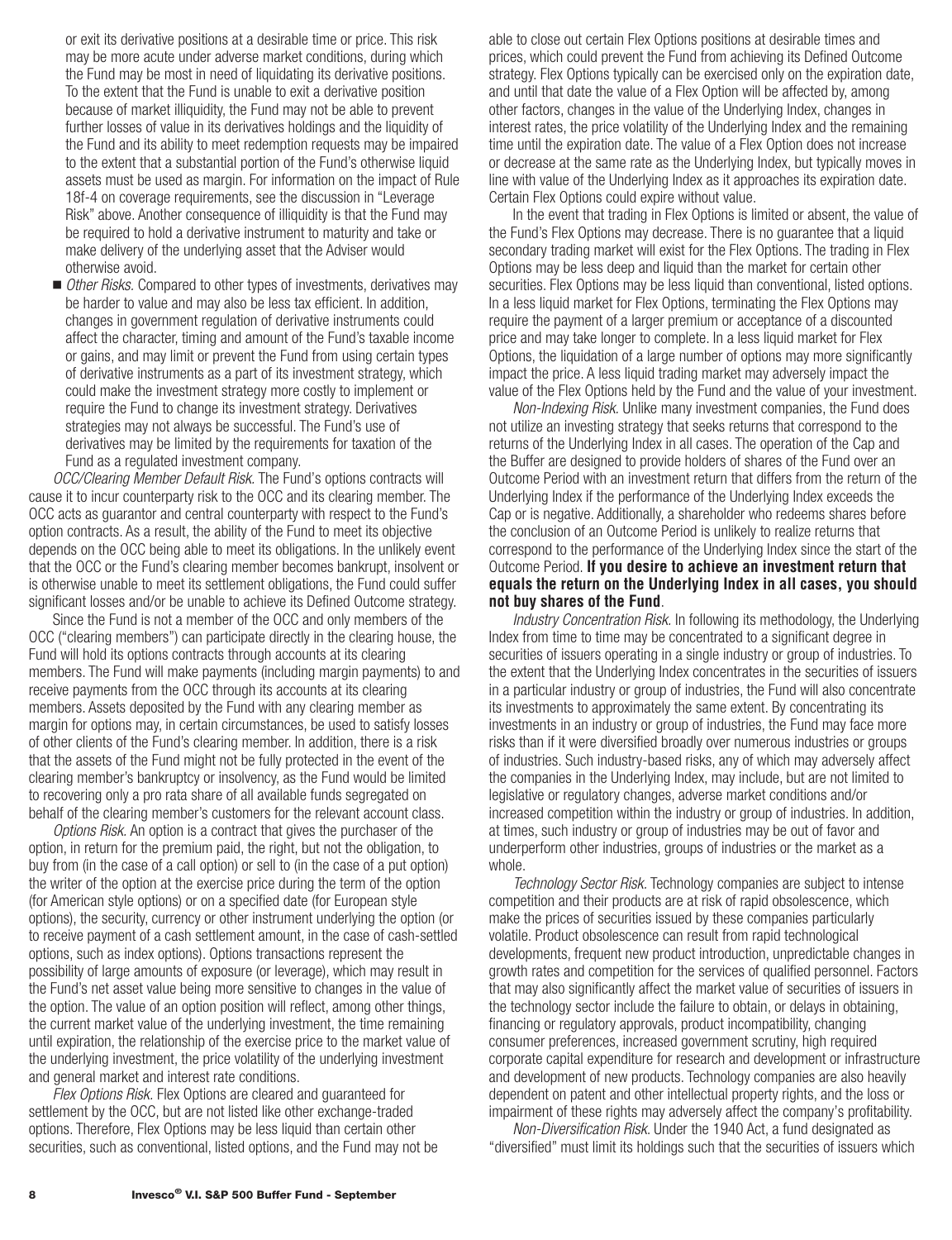<span id="page-11-0"></span>individually represent more than 5% of its total assets must in the aggregate represent less than 25% of its total assets. The Fund is classified as "diversified" for purposes of the 1940 Act. However, in seeking to track its Underlying Index, the Fund may be "non-diversified," as defined in the 1940 Act, solely as a result of a change in relative market capitalization or index weighting of one or more constituents of the Underlying Index. A non-diversified fund can invest such that a greater portion of its assets are tied to the obligations or securities of a small number of issuers or any single issuer than a diversified fund can. In such circumstances, a change in the value of one or a few issuers' securities will therefore affect the value of the Fund more than if it was a diversified fund.

*Non-Correlation Risk*. The Fund's returns may not match the returns of the Underlying Index (that is, it may experience tracking error) for a number of reasons. In addition to the impact of the Cap and the Buffer on the Fund's returns as compared to the returns of the Underlying Index, the Fund incurs operating expenses not applicable to the Underlying Index. To the extent that the Fund has recently commenced operations and/or otherwise has a relatively small amount of assets, such operating expenses could have a proportionally greater impact on the Fund. Additionally, subscription and redemption activity in the Fund may cause the Fund to experience tracking error. Investors purchasing or redeeming shares of the Fund will transact at the net asset value per share of the relevant Series of shares next computed after the Fund receives that investor's order. However, the Fund generally will not purchase or sell the relevant options contracts referencing the Underlying Index in response to investor subscriptions and redemptions on a particular business day until after the investor orders are received, and the price of those options contracts may have changed (potentially substantially) in the intervening period since the net asset value of the Fund's shares was last determined. The potential for such tracking error is greater when subscription and redemption activity in the Fund is relatively higher and/or during periods that the value of the Underlying Index or options contracts thereon are experiencing relatively higher volatility. The Fund's net asset value will be principally composed of options contracts on the Underlying Index, the value of which is derived not only from the performance of the Underlying Index but also from the time remaining until expiration, the price volatility of the Underlying Index and general interest rate conditions. Consequently, the Fund's net asset value will not directly correlate on a day-to-day basis with the returns experienced by the Underlying Index.

The performance of the Fund and the Underlying Index also may vary due to asset valuation differences and because the Fund may fair value certain of the investments it holds. To the extent the Fund calculates its NAV based on fair value prices, the Fund's ability to track the Underlying Index may be adversely affected.

The Adviser may not fully invest the Fund's assets at times, either as a result of cash flows into the Fund, to retain a reserve of cash to meet redemptions and expenses, or because of low assets.

*Operational Risk.* The Fund is exposed to operational risks arising from a number of factors, including, but not limited to, human error, processing and communication errors, errors of the Fund's service providers, counterparties or other third-parties, failed or inadequate processes and technology or systems failures. The Fund and its Adviser seek to reduce these operational risks through controls and procedures. However, these measures do not address every possible risk and may be inadequate to address these risks.

*Redemption Risk.* In some instances, an insurance company through which the Fund is available may restrict its contract owners from purchasing the Fund's shares after an Outcome Period has already commenced. Nevertheless, existing Fund shareholders are legally permitted to redeem shares they already hold throughout the Outcome Period on any trading day, as described in the applicable variable insurance contract prospectus. Such redemptions may increase the Fund's transaction costs and could cause the Fund's operating expenses to be allocated over a smaller asset base, leading to an increase in the Fund's expense ratio. If shareholders redeem large amounts of shares rapidly or unexpectedly, the Fund may have to sell

portfolio securities at times when it would not otherwise do so, which could negatively impact the Fund's net asset value and liquidity and its ability to achieve the Defined Outcome strategy.

*Valuation Risk.* During periods of reduced market liquidity or in the absence of readily available market quotations, the ability of the Fund to value the Flex Options it holds becomes more difficult and the judgment of the Fund's Adviser (employing the fair value procedures adopted by the Board of Trustees of the Trust) may play a greater role in the valuation of the Fund's holdings due to reduced availability of reliable, objective pricing data. Consequently, while such determinations will be made in good faith, it may nevertheless be more difficult for the Fund to accurately assign a daily value.

#### **Portfolio Holdings**

A description of Fund policies and procedures with respect to the disclosure of Fund portfolio holdings is available in the SAI, which is available at www.invesco.com/us.

### **Fund Management**

#### **The Adviser(s)**

Invesco serves as the Fund's investment adviser. The Adviser manages the investment operations of the Fund as well as other investment portfolios that encompass a broad range of investment objectives, and has agreed to perform or arrange for the performance of the Fund's day-to-day management. The Adviser is located at 1555 Peachtree Street, N.E., Atlanta, Georgia 30309. The Adviser, as successor in interest to multiple investment advisers, has been an investment adviser since 1976.

*Sub-Advisers.* Invesco Asset Management Limited (Invesco Asset Management) serves as the Fund's investment sub-adviser. Invesco Asset Management, an affiliate of the Adviser, is located at Perpetual Park, Perpetual Park Drive, Henley-on-Thames, Oxfordshire, RG9 1HH, United Kingdom. Invesco Asset Management has been managing assets on behalf of consumers, institutional clients and institutional professionals through a broad product range, including investment companies with variable capital, investment trusts, individual savings accounts, pension funds, offshore funds and other specialist mandates since 1969, the year Invesco Asset Management was incorporated. Invesco Asset Management provides portfolio management services to the Fund.

In addition, Invesco has entered into one or more Sub-Advisory Agreements with certain affiliates to serve as sub-advisers to the Fund (the Sub-Advisers). Invesco may appoint the Sub-Advisers from time to time to provide discretionary investment management services, investment advice, and/or order execution services to the Fund. The Sub-Advisers and the Sub-Advisory Agreements are described in the SAI.

#### **Exclusion of Adviser from Commodity Pool Operator Definition**

With respect to the Fund, the Adviser has claimed an exclusion from the definition of "commodity pool operator" (CPO) under the Commodity Exchange Act (CEA) and the rules of the Commodity Futures Trading Commission (CFTC) and, therefore, is not subject to CFTC registration or regulation as a CPO. In addition, the Adviser is relying upon a related exclusion from the definition of "commodity trading advisor" (CTA) under the CEA and the rules of the CFTC with respect to the Fund.

The terms of the CPO exclusion require the Fund, among other things, to adhere to certain limits on its investments in "commodity interests." Commodity interests include commodity futures, commodity options and swaps, which in turn include non-deliverable forwards. The Fund is permitted to invest in these instruments as further described in the Fund's SAI. However, the Fund is not intended as a vehicle for trading in the commodity futures, commodity options or swaps markets. The CFTC has neither reviewed nor approved the Adviser's reliance on these exclusions, or the Fund, its investment strategies or this prospectus.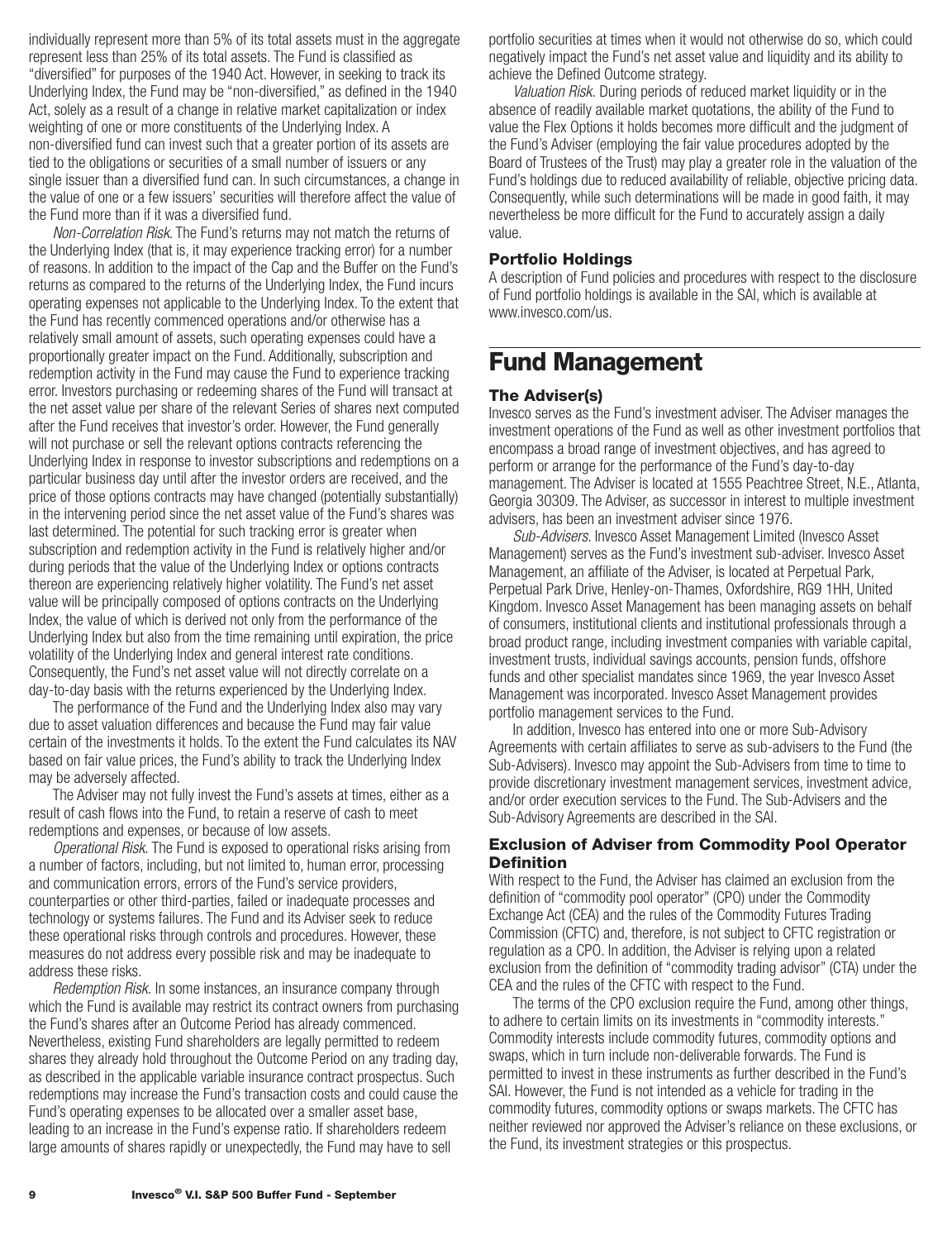#### <span id="page-12-0"></span>**Adviser Compensation**

The Adviser receives a fee from the Fund, calculated at the annual rate of 0.42% of the first \$2 billion and 0.40% of the amount over \$2 billion of average daily net assets.

Invesco, not the Fund, pays sub-advisory fees, if any.

When issued, a discussion regarding the basis for the Board's approval of the investment advisory agreement and investment sub-advisory agreements of the Fund will be available in the Fund's next annual or semi-annual report to shareholders.

#### **Portfolio Managers**

Investment management decisions for the Fund are made by the investment management teams at Invesco and Invesco Asset Management.

The following individuals are jointly and primarily responsible for the day-to-day management of the Fund's portfolio:

- Duy Nguyen, CFA, Portfolio Manager, who has been responsible for the Fund since 2021 and has been associated with Invesco and/or its affiliates since 2000.
- Jacob Borbidge, CFA, Portfolio Manager, who has been responsible for the Fund since 2021 and has been associated with Invesco and/or its affiliates since 2004.
- Alessio de Longis, CFA, Portfolio Manager, who has been responsible for the Fund since 2021 and has been associated with Invesco and/or its affiliates since 2019. Prior to joining Invesco, Mr. de Longis was associated with Oppenheimerfunds, a global asset management firm, since 2004.
- Ali Zouiten, Portfolio Manager, who has been responsible for the Fund since 2021 and has been associated with Invesco Asset Management and/or its affiliates since 2019. From 2017 to 2019, he was associated with HSBC Asset Management where he served as Head of Investments for Product Development. From 2011 to 2019, he was associated with Baloise Group in Switzerland, where he served as Specialist for Hedging and Financial Structures.

More information on the portfolio managers may be found at www.invesco.com/us. The website is not part of this prospectus.

The Fund's SAI provides additional information about the portfolio managers' investments in the Fund, a description of the compensation structure and information regarding other accounts managed.

## **Other Information**

#### **Purchase and Redemption of Shares**

The Fund ordinarily effects orders to purchase and redeem shares at the Fund's next computed net asset value (NAV) after it receives an order. Insurance companies participating in the Fund serve as the Fund's designee for receiving orders of separate accounts that invest in the Fund. The Fund may postpone the right of redemption only under unusual circumstances, as allowed by the SEC, such as when the New York Stock Exchange (NYSE) restricts or suspends trading.

Although the Fund generally intends to pay redemption proceeds solely in cash, the Fund reserves the right to determine, in its sole discretion, whether to satisfy redemption requests by making payment in securities or other property (known as a redemption in kind). Redemptions in kind may result in transaction costs and/or market fluctuations associated with liquidating or holding the securities, respectively.

Shares of the Fund are offered in connection with mixed and shared funding, i.e., to separate accounts of affiliated and unaffiliated insurance companies funding variable products. The Fund currently offers shares only to insurance company separate accounts and funds of funds. In the future, the Fund may offer them to pension and retirement plans that qualify for special federal income tax treatment. Due to differences in tax treatment and other considerations, the interests of Fund shareholders, including

variable product owners and plan participants investing in the Fund (whether directly or indirectly through fund of funds), may conflict.

Mixed and shared funding may present certain conflicts of interest. For example, violation of the federal tax laws by one insurance company separate account investing directly or indirectly in a fund could cause variable products funded through another insurance company separate account to lose their tax-deferred status, unless remedial actions were taken. The Board will monitor for the existence of any material conflicts and determine what action, if any, should be taken. The Fund's NAV could decrease if it had to sell investment securities to pay redemption proceeds to a separate account (or plan) withdrawing because of a conflict.

#### **Redemptions by Large Shareholders**

At times, the Fund may experience adverse effects when certain large shareholders redeem large amounts of shares of the Fund. Large redemptions may cause the Fund to sell portfolio securities at times when it would not otherwise do so. In addition, these transactions may also accelerate the realization of taxable income to shareholders (if applicable) if such sales of investments resulted in gains and may also increase transaction costs and/or increase in the Fund's expense ratio. When experiencing a redemption by a large shareholder, the Fund may delay payment of the redemption request up to seven days to provide the investment manager with time to determine if the Fund can redeem the request-in-kind or to consider other alternatives to lessen the harm to remaining shareholders. Under certain circumstances, however, the Fund may be unable to delay a redemption request, which could result in the automatic processing of a large redemption that is detrimental to the Fund and its remaining shareholders.

#### **Excessive Short-Term Trading Activity Disclosure**

The Fund's investment programs are designed to serve long-term investors and are not designed to accommodate excessive short-term trading activity in violation of the Fund's policies and procedures described below. Excessive short-term trading activity in the Fund's shares (i.e., purchases of Fund shares followed shortly thereafter by redemptions of such shares, or vice versa) may hurt the long-term performance of the Fund by requiring it to maintain an excessive amount of cash or to liquidate portfolio holdings at a disadvantageous time, thus interfering with the efficient management of the Fund by causing it to incur increased brokerage and administrative costs. Where excessive short-term trading activity seeks to take advantage of arbitrage opportunities from stale prices for portfolio securities, the value of Fund shares held by long-term investors may be diluted. The Board has adopted policies and procedures designed to discourage excessive short-term trading of Fund shares. The Fund may alter its policies and procedures at any time without giving prior notice to Fund shareholders if Invesco believes the change would be in the best interests of long-term investors.

Pursuant to the Fund's policies and procedures, Invesco and certain of its corporate affiliates (Invesco and such affiliates, collectively, the Invesco Affiliates) currently use the following tools designed to discourage excessive short-term trading in the Fund:

(1) trade activity monitoring; and

(2) the use of fair value pricing consistent with procedures approved by the Board.

Each of these tools is described in more detail below.

In addition, restrictions designed to discourage or curtail excessive short-term trading activity may be imposed by the insurance companies and/or their separate accounts that invest in the Fund on behalf of variable product owners. Variable product owners should refer to the applicable contract and related prospectus for more details.

#### **Trade Activity Monitoring**

To detect excessive short-term trading activities, the Invesco Affiliates will monitor, on a daily basis, selected aggregate purchase or redemption trade orders placed by insurance companies and/or their separate accounts. The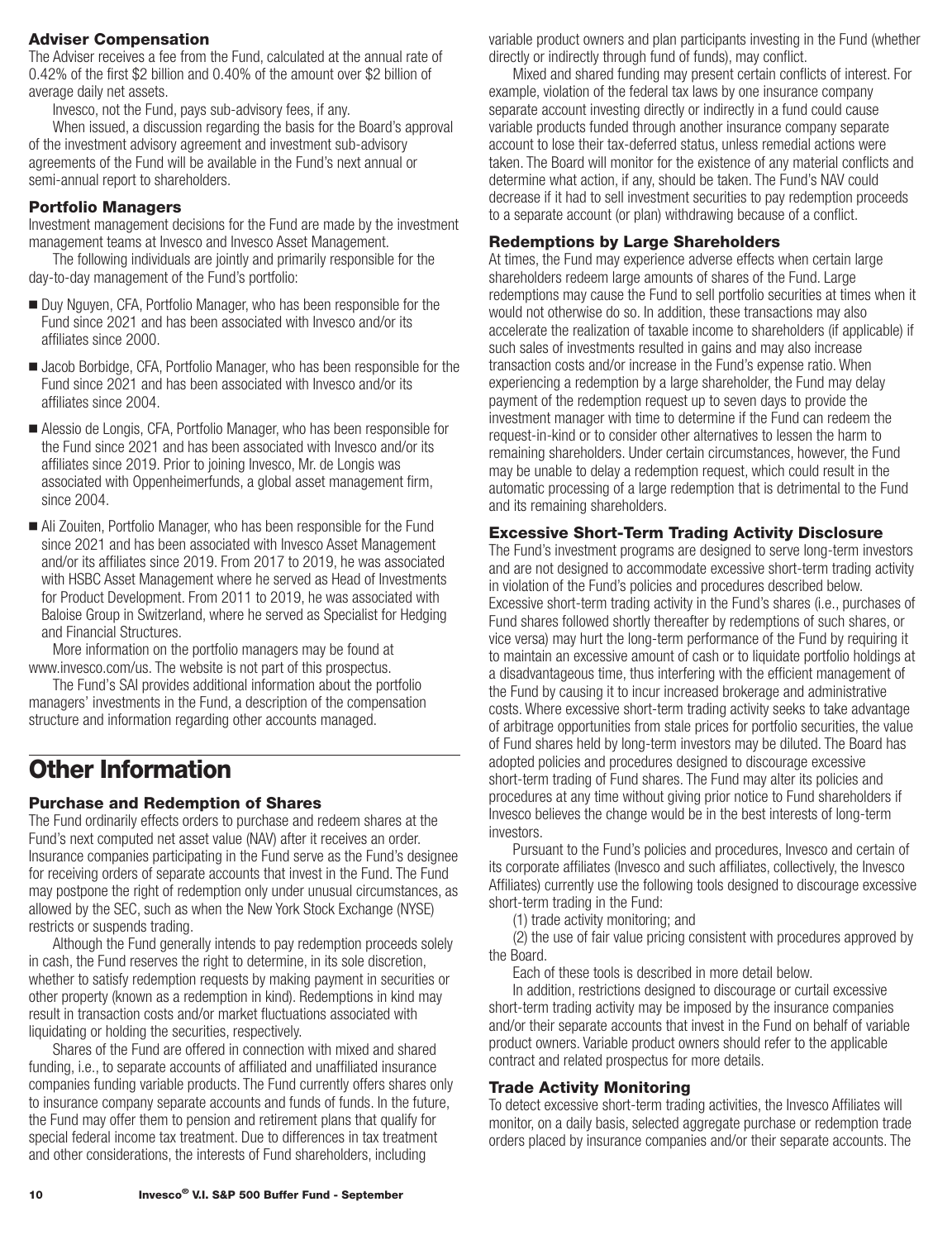<span id="page-13-0"></span>Invesco Affiliates will seek to work with insurance companies to discourage variable product owners from engaging in abusive trading practices. However, the ability of the Invesco Affiliates to monitor trades that are placed by variable product owners is severely if not completely limited due to the fact that the insurance companies trade with the Fund through omnibus accounts, and maintain the exclusive relationship with, and are responsible for maintaining the account records of, their variable product owners. There may also be legal and technological limitations on the ability of insurance companies to impose restrictions on the trading practices of their variable product owners. As a result, there can be no guarantee that the Invesco Affiliates will be able to detect or deter market timing by variable product owners.

If, as a result of this monitoring, the Invesco Affiliates believe that a variable product owner has engaged in excessive short-term trading (regardless of whether or not the insurance company's own trading restrictions are exceeded), the Invesco Affiliates will seek to act in a manner that they believe is consistent with the best interests of long-term investors, which may include taking steps such as (1) asking the insurance company to take action to stop such activities, or (2) refusing to process future purchases related to such activities in the insurance company's account with the Fund. The Invesco Affiliates will use reasonable efforts to apply the Fund's policies uniformly given the potential limitations described above.

#### **Fair Value Pricing**

Securities owned by the Fund are to be valued at current market value if market quotations are readily available. All other securities and assets of the Fund for which market quotations are not readily available are to be valued at fair value determined in good faith using procedures approved by the Board. An effect of fair value pricing may be to reduce the ability of frequent traders to take advantage of arbitrage opportunities resulting from potentially "stale" prices of portfolio holdings. However, it cannot eliminate the possibility of frequent trading.

See "Pricing of Shares—Determination of Net Asset Value (NAV)" for more information.

#### **Risks**

There is the risk that the Fund's policies and procedures will prove ineffective in whole or in part to detect or prevent excessive short-term trading. Although these policies and procedures, including the tools described above, are designed to discourage excessive short-term trading, they do not eliminate the possibility that excessive short-term trading activity in the Fund will occur. Moreover, each of these tools involves judgments that are inherently subjective. The Invesco Affiliates seek to make these judgments to the best of their abilities in a manner that they believe is consistent with the best interests of long-term investors. However, there can be no assurance that the Invesco Affiliates will be able to gain access to any or all of the information necessary to detect or prevent excessive short-term trading by a variable product owner. While the Invesco Affiliates and the Fund may seek to take actions with the assistance of the insurance companies that invest in the Fund, there is the risk that neither the Invesco Affiliates nor the Fund will be successful in their efforts to minimize or eliminate such activity.

#### **Pricing of Shares**

#### **Determination of Net Asset Value (NAV)**

The price of the Fund's shares is the Fund's NAV per share. The Fund values portfolio securities for which market quotations are readily available at market value. Securities and other assets quoted in foreign currencies are valued in U.S. dollars based on the prevailing exchange rates on that day. The Fund values securities and assets for which market quotations are unavailable at their "fair value," which is described below.

Even when market quotations are available, they may be stale or they may be unreliable because the security is not traded frequently, trading on the security ceased before the close of the trading market or issuer specific events occurred after the security ceased trading or because of the passage of time between the close of the market on which the security trades and the close of the NYSE and when the Fund calculates its NAV. Issuer specific events may cause the last market quotation to be unreliable. Such events may include a merger or insolvency, events that affect a geographical area or an industry segment, such as political events or natural disasters, or market events, such as a significant movement in the U.S. market. Where the Adviser determines that the closing price of the security is stale or unreliable, the Adviser will value the security at its fair value.

Fair value is that amount that the owner might reasonably expect to receive for the security upon its current sale. A fair value price is an estimated price that requires consideration of all appropriate factors, including indications of fair value available from pricing services. Fair value pricing involves judgment and a fund that uses fair value methodologies may value securities higher or lower than another fund using market quotations or its own fair value methodologies to price the same securities. Investors who purchase or redeem Fund shares on days when the Fund is holding fair-valued securities may receive a greater or lesser number of shares, or higher or lower redemption proceeds, than they would have received if the Fund had not fair-valued the security or had used a different methodology.

The Board has delegated the daily determination of fair value prices to the Adviser's valuation committee, which acts in accordance with Board approved policies. Fair value pricing methods and pricing services can change from time to time as approved by the Board.

The intended effect of applying fair value pricing is to compute a NAV that accurately reflects the value of the Fund's portfolio at the time that the NAV is calculated. An additional intended effect is to discourage those seeking to take advantage of arbitrage opportunities resulting from "stale" prices and to mitigate the dilutive impact of any such arbitrage. However, the application of fair value pricing cannot eliminate the possibility that arbitrage opportunities will exist.

Specific types of securities are valued as follows:

*Senior Secured Floating Rate Loans and Senior Secured Floating Rate Debt Securities.* Senior secured floating rate loans and senior secured floating rate debt securities are fair valued using evaluated quotes provided by an independent pricing service. Evaluated quotes provided by the pricing service may reflect appropriate factors such as market quotes, ratings, tranche type, industry, company performance, spread, individual trading characteristics, institution-size trading in similar groups of securities and other market data.

*Domestic Exchange Traded Equity Securities.* Market quotations are generally available and reliable for domestic exchange traded equity securities. If market quotations are not available or are unreliable, the Adviser will value the security at fair value in good faith using procedures approved by the Board.

*Foreign Securities.* If market quotations are available and reliable for foreign exchange traded equity securities, the securities will be valued at the market quotations. Because trading hours for certain foreign securities end before the close of the NYSE, closing market quotations may become unreliable. If between the time trading ends on a particular security and the close of the customary trading session on the NYSE events occur that are significant and may make the closing price unreliable, the Fund may fair value the security. If an issuer specific event has occurred that the Adviser determines, in its judgment, is likely to have affected the closing price of a foreign security, it will price the security at fair value. The Adviser also relies on a screening process from a pricing vendor to indicate the degree of certainty, based on historical data, that the closing price in the principal market where a foreign security trades is not the current market value as of the close of the NYSE. For foreign securities where the Adviser believes, at the approved degree of certainty, that the price is not reflective of current market value, the Adviser will use the indication of fair value from the pricing service to determine the fair value of the security. The pricing vendor, pricing methodology or degree of certainty may change from time to time. Fund securities primarily traded on foreign markets may trade on days that are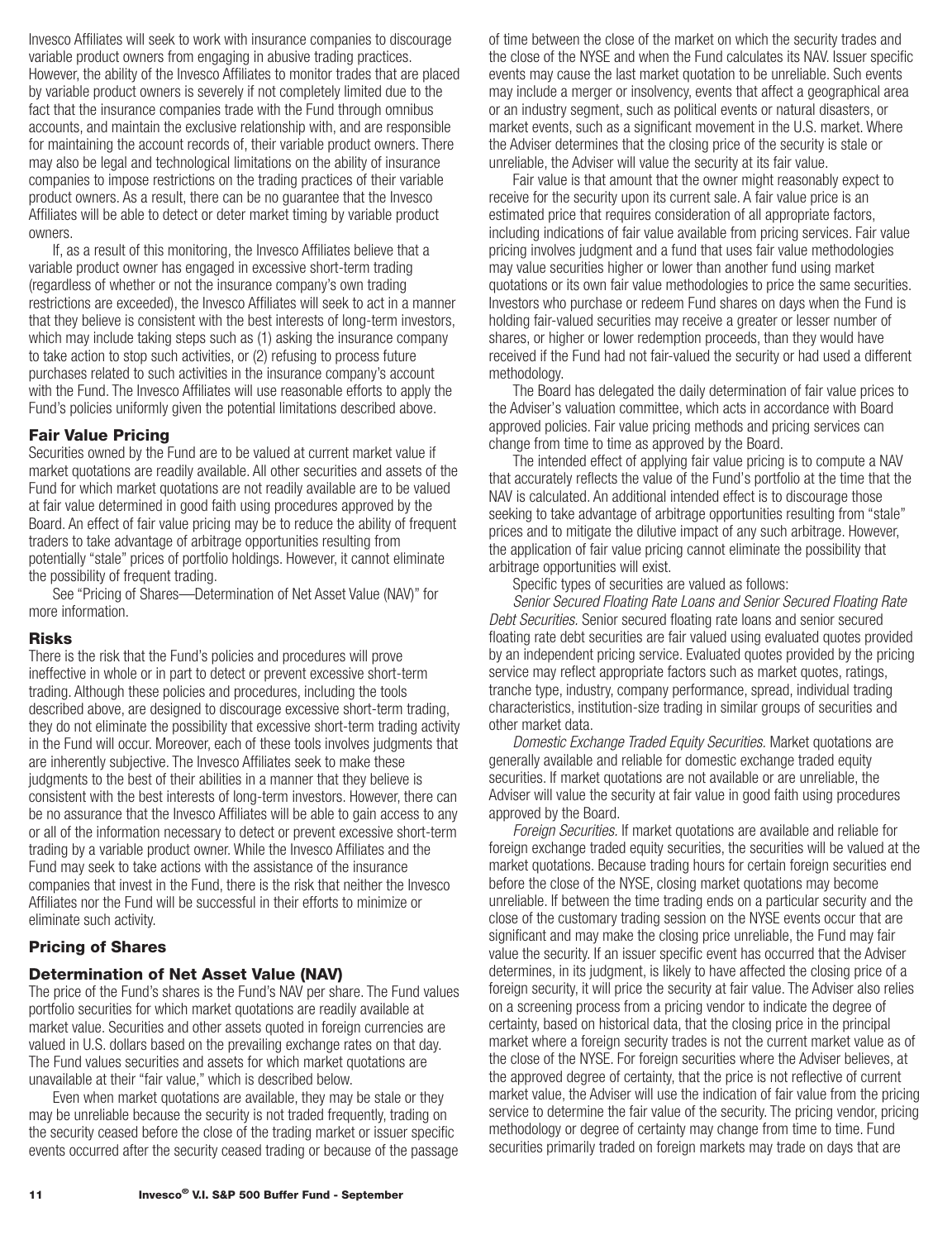<span id="page-14-0"></span>not business days of the Fund. Because the NAV of Fund shares is determined only on business days of the Fund, the value of foreign securities included in the Fund's portfolio may change on days when the separate account to which you have allocated variable product values will not be able to purchase or redeem shares of the Fund.

*Fixed Income Securities.* Fixed income securities, such as government, corporate, asset-backed and municipal bonds and convertible securities, including high yield or junk bonds, and loans, normally are valued on the basis of prices provided by independent pricing services. Prices provided by the pricing services may be determined without exclusive reliance on quoted prices, and may reflect appropriate factors such as institution-size trading in similar groups of securities, developments related to special securities, dividend rate, maturity and other market data. Pricing services generally value fixed income securities assuming orderly transactions of institutional round lot size, but a Fund may hold or transact in the same securities in smaller, odd lot sizes. Odd lots often trade at lower prices than institutional round lots. Prices received from pricing services are fair value prices. In addition, if the price provided by the pricing service and independent quoted prices are unreliable, the Adviser's valuation committee will fair value the security using procedures approved by the Board.

*Short-term Securities.* The Fund's short-term investments are valued at amortized cost when the security has 60 days or less to maturity.

*Futures and Options.* Futures contracts are valued at the final settlement price set by the exchange on which they are principally traded. Options are valued on the basis of market quotations, if available.

*Swap Agreements.* Swap agreements are fair valued using an evaluated quote provided by an independent pricing service. Evaluated quotes provided by the pricing service are based on a model that may include end of day net present values, spreads, ratings, industry and company performance.

*Open-end Funds.* If the Fund invests in other open-end funds, other than open-end funds that are exchange traded, the investing Fund will calculate its NAV using the NAV of the underlying fund in which it invests. The Fund discloses portfolio holdings at different times to insurance companies issuing variable products that invest in the Fund, and in annual and semi-annual shareholder reports. Refer to such reports to determine the types of securities in which the Fund has invested. You may also refer to the SAI to determine what types of securities in which the Fund may invest. You may obtain copies of these reports or of the SAI from the insurance company that issued your variable product, or from the Adviser as described on the back cover of this prospectus.

The Fund generally determines the net asset value of its shares on each day the NYSE is open for trading (a business day) as of approximately 4:00 p.m. Eastern Time (the customary close of regular trading) or earlier in the case of a scheduled early close. In the event of an unscheduled early close of the NYSE, the Fund generally still will determine the net asset value of its shares as of 4:00 p.m. Eastern Time on that business day. Portfolio securities traded on the NYSE would be valued at their closing prices unless the investment adviser determines that a "fair value" adjustment is appropriate due to subsequent events occurring after an early close consistent with procedures approved by the Board.

#### **Taxes**

The Fund intends to qualify each year as a regulated investment company and, as such, is not subject to entity-level tax on the income and gain it distributes to shareholders. Insurance company separate accounts may invest in the Fund and, in turn, may offer variable products to investors through insurance contracts. Because the insurance company separate accounts generally are the shareholders in the Fund, all of the tax characteristics of the Fund's investments flow into the separate accounts and not to each variable product owner. The tax consequences from each variable product owner's investment in a variable product contract will depend upon the provisions of these contracts, and variable product owners should consult their contract prospectus for more information on these tax consequences.

#### **Dividends and Distributions**

The Fund expects, based on its investment objective and strategies, that its distributions, if any, will consist of ordinary income, capital gains, or some combination of both.

#### **Dividends**

The Fund generally declares and pays dividends from net investment income, if any, annually.

#### **Capital Gains Distributions**

The Fund generally distributes long-term and short-term capital gains (net of any available capital loss carryovers), if any, at least annually. Capital gains distributions may vary considerably from year to year as a result of the Fund's normal investment activities and cash flows.

#### **Share Classes**

The Fund has two classes of shares, Series I shares and Series II shares. Each class is identical except that Series II shares have a distribution or "Rule 12b-1 Plan" that is described below.

#### **Distribution Plan**

The Fund has adopted a distribution or "Rule 12b-1 Plan" for its Series II shares. The plan allows the Fund to pay distribution fees to life insurance companies and others to promote the sale and distribution of Series II shares. The plan provides for a maximum fee equal to an annual rate of 0.25% (expressed as a percentage of average daily net assets of the Fund). Because the Fund pays these fees out of its assets on an ongoing basis, over time these fees will increase the cost of your investment and may cost you more than paying other types of charges.

#### **Payments to Insurance Companies**

The insurance company that issued your variable product, or one of its affiliates, may receive all the Rule 12b-1 distribution fees discussed above. In addition to those payments, Invesco Distributors, Inc., the distributor of the Fund and an Invesco Affiliate, and other Invesco Affiliates may make cash payments to the insurance company that issued your variable product or the insurance company's affiliates in connection with promotion of the Fund and certain other marketing support services. Invesco Affiliates make these payments from their own resources. Invesco Affiliates make these payments as incentives to certain insurance companies or their affiliates to promote the sale and retention of shares of the Fund. The benefits Invesco Affiliates receive when they make these payments may include, among other things, adding the Fund to the list of underlying investment options in the insurance company's variable products, and access (in some cases on a preferential basis over other competitors) to individual members of an insurance company's sales force or to an insurance company's management. These payments are sometimes referred to as "shelf space" payments because the payments compensate the insurance company for including the Fund in its variable products (on its "sales shelf"). Invesco Affiliates may also make payments to insurance company affiliates for support, training and ongoing education for sales personnel about the Fund, financial planning needs of Fund shareholders or contract owners that allocate contract value directly or indirectly to the Fund, marketing and advertising of the Fund, and access to periodic conferences held by insurance company affiliates relating directly or indirectly to the Fund. Invesco Affiliates compensate insurance companies or their affiliates differently depending typically on the level and/or type of services provided by the insurance companies or their affiliates. The payments Invesco Affiliates make may be calculated on sales of shares of the Fund (Sales-Based Payments), in which case the total amount of such payments shall not exceed 0.25% of the offering price of all shares sold through variable products during the particular period. Such payments also may be calculated on the average daily net assets of the Fund attributable to that particular insurance company or its affiliates (Asset-Based Payments), in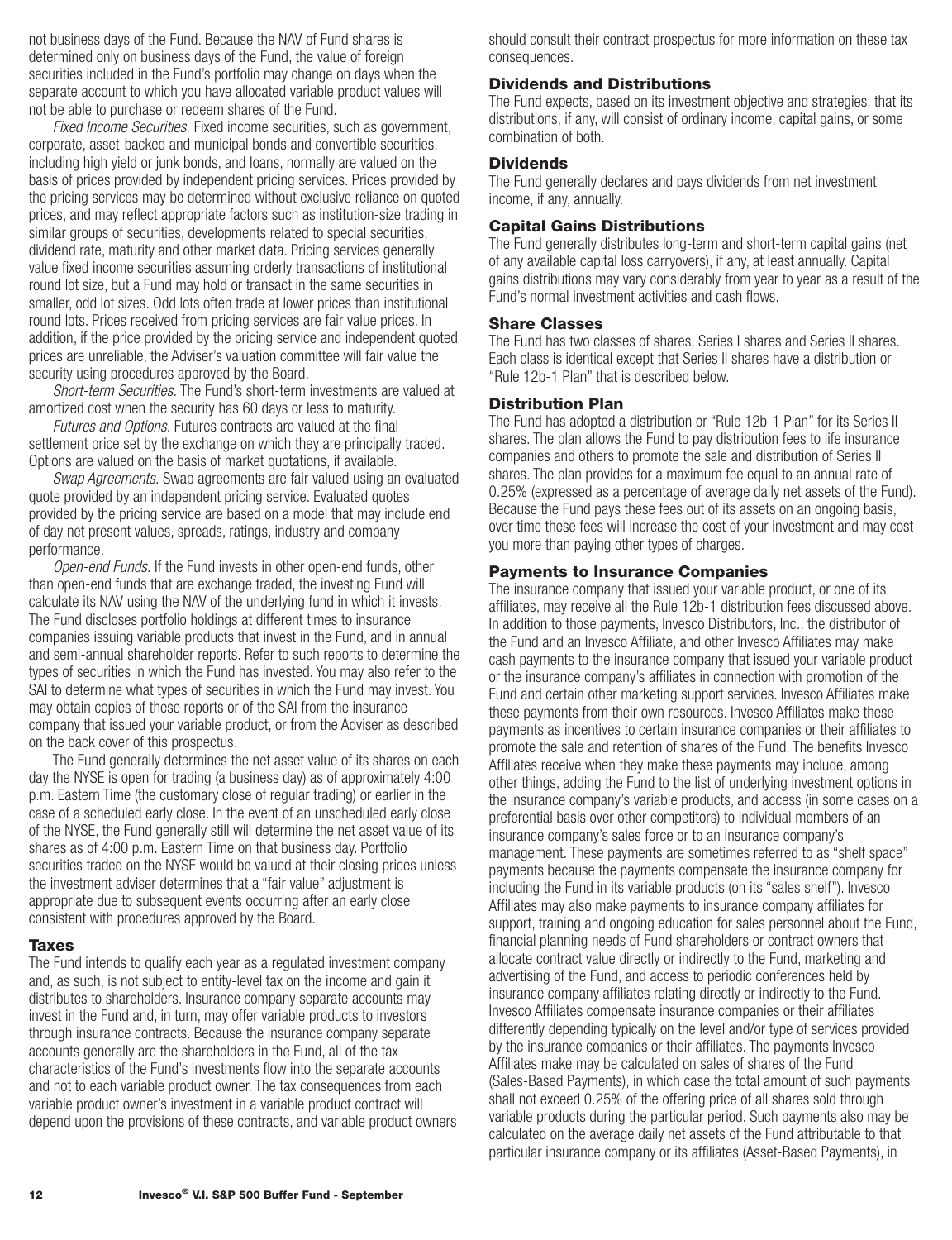<span id="page-15-0"></span>which case the total amount of such cash payments shall not exceed 0.25% per annum of those assets during a defined period. Sales-Based Payments primarily create incentives to make sales of shares of the Fund and Asset-Based Payments primarily create incentives to retain assets of the Fund in insurance company separate accounts or funds of funds.

Invesco Affiliates are motivated to make the payments described above in order to promote the sale of Fund shares and the retention of those investments by clients of insurance companies. To the extent insurance companies sell more shares of the Fund or retain shares of the Fund in their variable product owners' accounts, Invesco Affiliates may directly or indirectly benefit from the incremental management and other fees paid to Invesco Affiliates by the Fund with respect to those assets.

In addition to the payments listed above, Invesco may also make payments to insurance companies for certain administrative services provided to the Fund. These services may include, but are not limited to, maintenance of master accounts with the Fund; tracking, recording and transmitting net purchase and redemption orders for Fund shares; distributing redemption proceeds and transmitting net purchase payments; reconciling purchase and redemption activity and dividend and distribution payments between a master account and the Fund; maintaining and preserving records related to the purchase, redemption and other account activity of variable product owners; distributing copies of Fund documents, such as prospectuses, proxy materials and periodic reports, to variable product owners; assisting with proxy solicitations on behalf of the Fund, including soliciting and compiling voting instructions from variable contract owners; and responding to inquiries from variable contract owners about the Fund. The Fund has agreed to reimburse Invesco for its payments made to Insurance Companies to provide these services, up to an annual limit of 0.15% of the average daily net assets invested in the Fund by each insurance company. Any amounts paid by Invesco to an insurance company in excess of 0.15% of the average daily net assets invested in the Fund are paid by Invesco out of its own financial resources, and not out of the Fund's assets. Insurance companies may earn profits on these payments for these services, since the amount of the payments may exceed the cost of providing the service.

You can find further details in the SAI about these payments and the services provided by insurance companies or their affiliates. In certain cases these payments could be significant to the insurance company or its affiliates. Your insurance company may charge you additional fees or commissions on your variable product other than those disclosed in this prospectus. You can ask your insurance company about any payments it or its affiliates receive from Invesco Affiliates, or the Fund, as well as about fees and/or commissions it charges. The prospectus for your variable product may also contain additional information about these payments.

## **Disclaimers**

The S&P 500® Index is a product of S&P Dow Jones Indices LLC or its affiliates ("SPDJI") and has been licensed for use by Invesco. Standard & Poor's<sup>®</sup> and S&P<sup>®</sup> are registered trademarks of Standard & Poor's Financial Services LLC ("S&P") and Dow Jones<sup>®</sup> is a registered trademark of Dow Jones Trademark Holdings LLC ("Dow Jones"). These trademarks have been licensed for use by SPDJI and sublicensed for certain purposes by Invesco. It is not possible to invest directly in an index. The Fund is not sponsored, endorsed, sold or promoted by SPDJI, Dow Jones, S&P, any of their respective affiliates (collectively, "S&P Dow Jones Indices"). S&P Dow Jones Indices does not make any representation or warranty, express or implied, to the owners of the Fund or any member of the public regarding the advisability of investing in securities generally or in the Fund particularly or the ability of the S&P  $500^\circ$  Index to track general market performance. Past performance of an index is not an indication or guarantee of future results. S&P Dow Jones Indices' only relationship to Invesco with respect to the S&P 500® Index is the licensing of the Index and certain trademarks, service

marks and/or trade names of S&P Dow Jones Indices and/or its licensors. The S&P 500® Index is determined, composed and calculated by S&P Dow Jones Indices without regard to Invesco or the Fund. S&P Dow Jones Indices has no obligation to take the needs of Invesco or the owners of the Fund into consideration in determining, composing or calculating the S&P 500® Index. S&P Dow Jones Indices is not responsible for and has not participated in the determination of the prices, and amount of the Fund or the timing of the issuance or sale of the Fund or in the determination or calculation of the equation by which the Fund to be converted into cash, surrendered or redeemed, as the case may be. S&P Dow Jones Indices has no obligation or liability in connection with the administration, marketing or trading of the Fund. There is no assurance that investment products based on the S&P 500® Index will accurately track index performance or provide positive investment returns. S&P Dow Jones Indices LLC is not an investment or tax advisor. A tax advisor should be consulted to evaluate the impact of any tax-exempt securities on portfolios and the tax consequences of making any particular investment decision. Inclusion of a security within an index is not a recommendation by S&P Dow Jones Indices to buy, sell, or hold such security, nor is it considered to be investment advice.

**S&P DOW JONES INDICES DOES NOT GUARANTEE THE ADEQUACY, ACCURACY, TIMELINESS AND/OR THE COMPLETENESS OF THE S&P 500® INDEX OR ANY DATA RELATED THERETO OR ANY COMMUNICATION, INCLUDING BUT NOT LIMITED TO, ORAL OR WRITTEN COMMUNICATION (INCLUDING ELECTRONIC COMMUNICATIONS) WITH RESPECT THERETO. S&P DOW JONES INDICES SHALL NOT BE SUBJECT TO ANY DAMAGES OR LIABILITY FOR ANY ERRORS, OMISSIONS, OR DELAYS THEREIN. S&P DOW JONES INDICES MAKES NO EXPRESS OR IMPLIED WARRANTIES, AND EXPRESSLY DISCLAIMS ALL WARRANTIES, OF MERCHANTABILITY OR FITNESS FOR A PARTICULAR PURPOSE OR USE OR AS TO RESULTS TO BE OBTAINED BY INVESCO, OWNERS OF THE FUND, OR ANY OTHER PERSON OR ENTITY FROM THE USE OF THE S&P 500® INDEX OR WITH RESPECT TO ANY DATA RELATED THERETO. WITHOUT LIMITING ANY OF THE FOREGOING, IN NO EVENT WHATSOEVER SHALL S&P DOW JONES INDICES BE LIABLE FOR ANY INDIRECT, SPECIAL, INCIDENTAL, PUNITIVE, OR CONSEQUENTIAL DAMAGES INCLUDING BUT NOT LIMITED TO, LOSS OF PROFITS, TRADING LOSSES, LOST TIME OR GOODWILL, EVEN IF THEY HAVE BEEN ADVISED OF THE POSSIBILITY OF SUCH DAMAGES, WHETHER IN CONTRACT, TORT, STRICT LIABILITY, OR OTHERWISE. THERE ARE NO THIRD PARTY BENEFICIARIES OF ANY AGREEMENTS OR ARRANGEMENTS BETWEEN S&P DOW JONES INDICES AND INVESCO, OTHER THAN THE LICENSORS OF S&P DOW JONES INDICES**.

The Adviser, Sub-Adviser and their affiliates (collectively, the Adviser Parties) do not guarantee the accuracy and/or the completeness of the Underlying Index or any data included therein, and the Adviser Parties shall have no liability for any errors, omissions, restatements, re-calculations or interruptions therein. The Adviser Parties make no warranty, express or implied, as to results to be obtained by the Fund, owners of shares of the Fund, or any other person or entity from the use of the Underlying Index or any data included therein. The Adviser Parties make no express or implied warranties and expressly disclaim all warranties of merchantability or fitness for a particular purpose or use with respect to the Underlying Index or any data included therein. Without limiting any of the foregoing, in no event shall the Adviser Parties have any liability for any special, punitive, direct, indirect or consequential damages (including lost profits) arising out of matters relating to the use of the Underlying Index, even if notified of the possibility of such damages.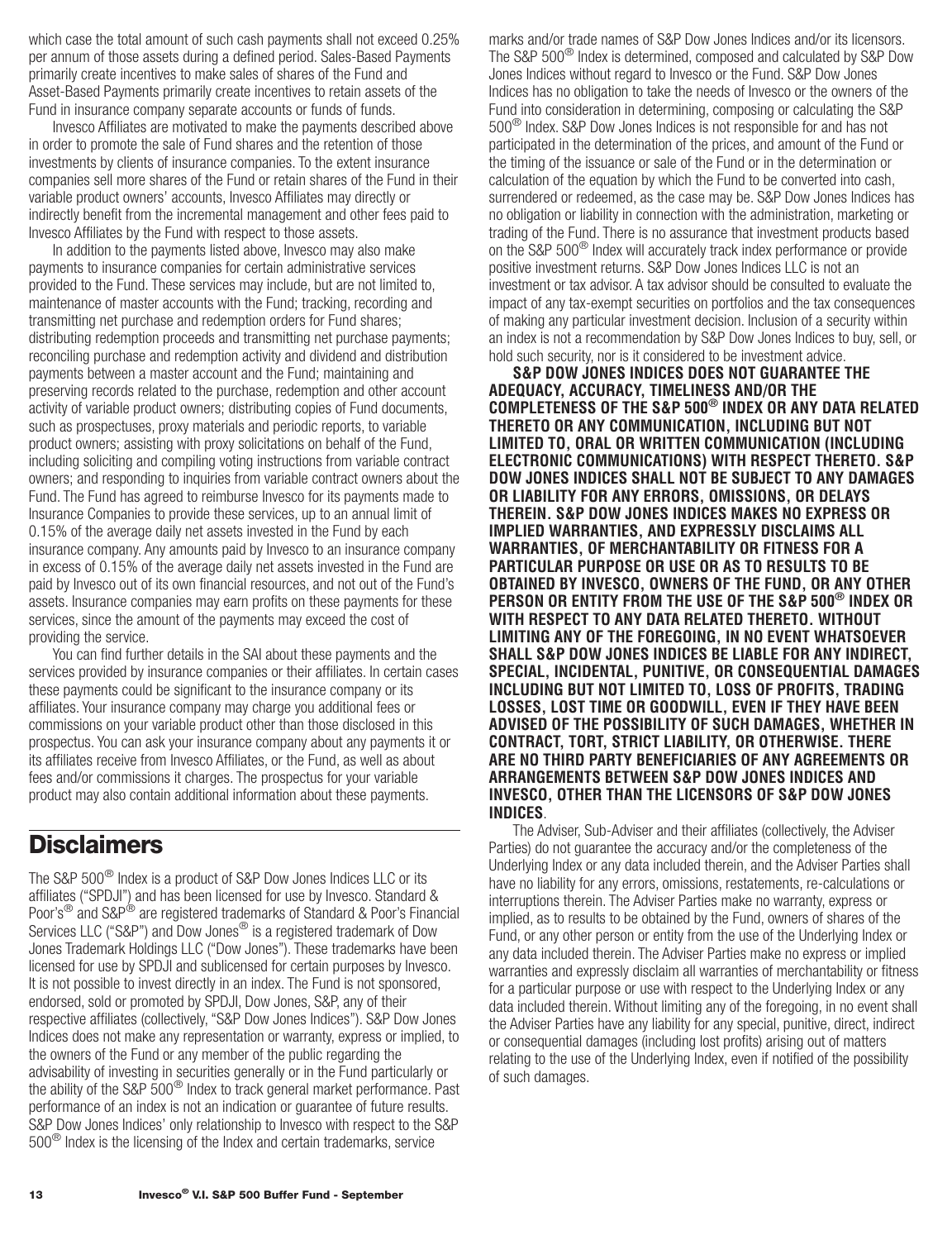# <span id="page-16-0"></span>**Financial Highlights**

The financial highlights show the Fund's financial history for the past five fiscal years or, if shorter, the period of operations of the Fund or any of its share classes. The financial highlights table is intended to help you understand the Fund's financial performance. Certain information reflects financial results for a single Fund share.

The total returns in the table represent the rate that an investor would have earned (or lost) on an investment in the Fund (assuming reinvestment of all dividends and distributions).

This information has been audited by PricewaterhouseCoopers LLP, an independent registered public accounting firm, whose report, along with the Fund's financial statements, is included in the Fund's annual report, which is available upon request.

|                                                   | <b>Net asset</b><br>value,<br>beginning<br>of period | Net<br>investment<br>income<br>$(logs)^{(a)}$ | <b>Net gains</b><br>(losses)<br>on securities<br>(both<br>realized and<br>unrealized) | <b>Total from</b><br>investment<br>operations | <b>Distributions</b><br>from net<br>realized<br>gains | <b>Net asset</b><br>value, end<br>of period | <b>Total</b><br>return <sup>(b)</sup> | Net assets,<br>end of period<br>(000's omitted) | <b>Ratio of</b><br>expenses<br>to average<br>net assets<br>with fee waivers<br>and/or<br>expenses<br>absorbed | <b>Ratio of</b><br>expenses<br>to average net<br>assets without<br>fee waivers<br>and/or<br>expenses<br>absorbed | Ratio of net<br>investment<br>income<br>(loss)<br>to average<br>net assets | Portfolio<br>turnover <sup>(c)</sup> |
|---------------------------------------------------|------------------------------------------------------|-----------------------------------------------|---------------------------------------------------------------------------------------|-----------------------------------------------|-------------------------------------------------------|---------------------------------------------|---------------------------------------|-------------------------------------------------|---------------------------------------------------------------------------------------------------------------|------------------------------------------------------------------------------------------------------------------|----------------------------------------------------------------------------|--------------------------------------|
| Series I<br>Period ended 12/31/21 <sup>(d)</sup>  | \$10.00                                              | \$(0.02)                                      | \$0.60                                                                                | \$0.58                                        | \$(0.29)                                              | \$10.29                                     | 5.84%                                 | \$1,048                                         | $0.70%$ <sup>(e)</sup>                                                                                        | $7.68\%^{(e)}$                                                                                                   | $(0.70) \%$ <sup>(e)</sup>                                                 | 0%                                   |
| Series II<br>Period ended 12/31/21 <sup>(d)</sup> | 10.0(                                                | (0.02)                                        | 0.60                                                                                  | 0.58                                          | (0.29                                                 | 10.29                                       | 5.84                                  | 5.332                                           | $0.95^{(e)}$                                                                                                  | $7.93^{(e)}$                                                                                                     | (0.95) <sup>(e</sup>                                                       |                                      |

(a) Calculated using average shares outstanding.

(b) Includes adjustments in accordance with accounting principles generally accepted in the United States of America and as such, the net asset value for financial reporting purposes and the returns based upon those net asset values may differ from the net asset value and returns for shareholder transactions. Total returns are not annualized for periods less than one year, if applicable, and do not reflect charges assessed in connection with a variable product, which if included would reduce total returns.

(c) Portfolio turnover is calculated at the fund level and is not annualized for periods less than one year, if applicable.

(d) Commencement date of September 30, 2021.

(e) Annualized.